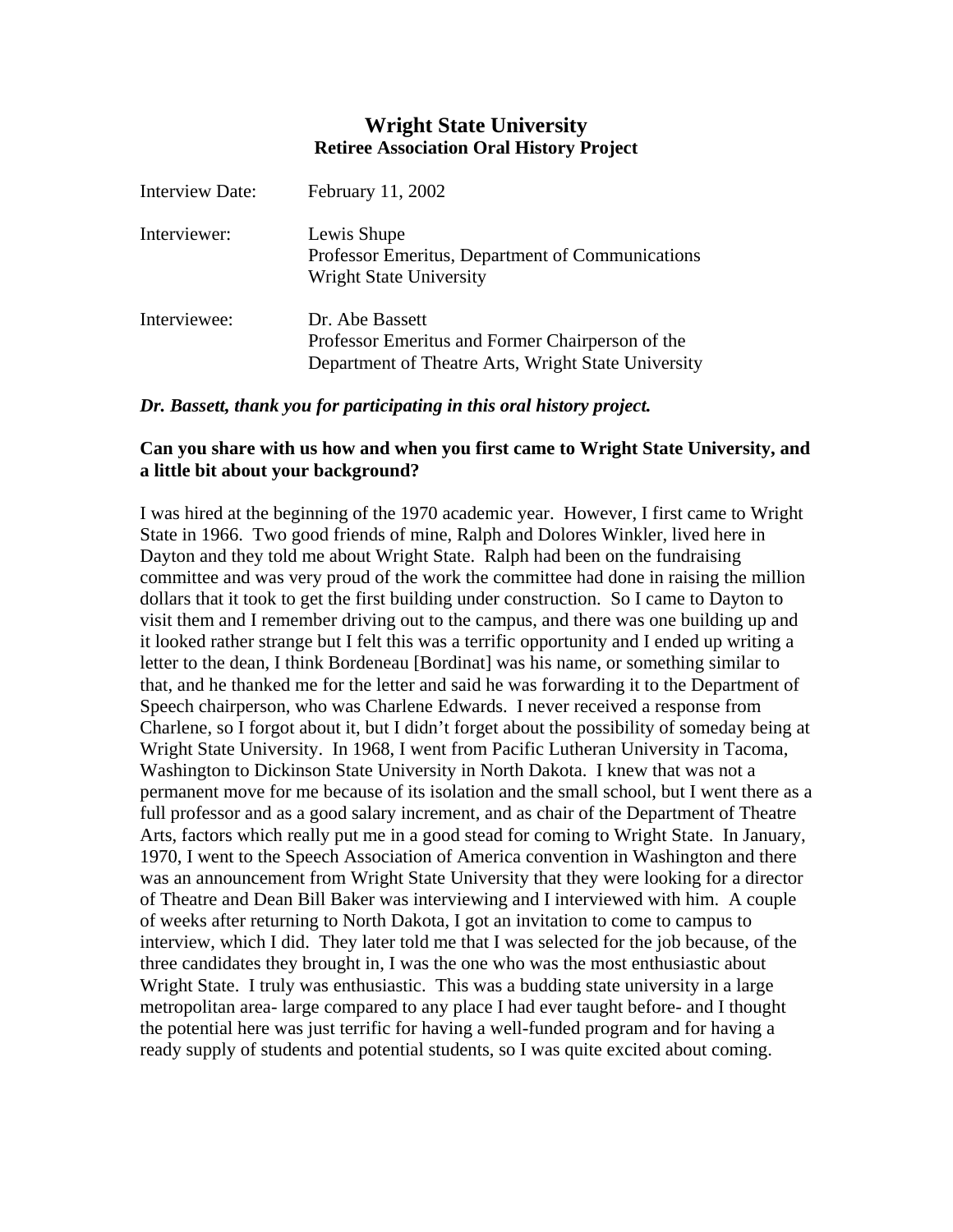## **You mentioned about driving up to one building. What was your impression about seeing just one building?**

I thought it looked strange. I knew that it was going to be more than one building. It was a four story brick building. The day I came out the university was closed and there was nobody around so it really did look rather strange, but I thought, "That's okay, this is a start." I had a positive impression of it, even though I did think it was rather funny looking at the time.

## **With one building and being a theatre person, what did they promise you for a theatre?**

In 1970, when I came to interview, the Creative Arts Center had been funded by the state. My understanding of that is that the university knew they needed a library and they knew they needed a gymnasium, and they sort of threw in a request for a creative arts center because they thought that it would give the state something to lop off; and then they would get the important buildings – the library and the gymnasium. They were surprised that they actually got funding for the Creative Arts Center, so when I came to interviewand that was the reason why they created this new position of director of Theatre; because they wanted somebody to come in and be involved with the design of the theatre. When I got here, I was hired probably in February, and then for four consecutive months they flew me in from North Dakota so I could consult with the theatre people on campus and with the architect and to help develop a program for the new building. So I was involved with that, not involved with the selection of the architect, but involved with the design of the theatre from the earliest time.

# **Historically, who were the theatre people with whom you interviewed? Do you remember?**

Yes I do, I do remember. It was the Department of Speech. It may have been the Department of Speech and Theatre, but it was probably the Department of Speech. Charlene Edwards was the chairperson. Bunny [Beverly] Gaw, Gene Eakins, Paul Lane, Fred Myers. Paul Lane was a theatre person and Fred Myers was technical director. There may have been one other person, but it was a small department of I think six people; I would have been the sixth or seventh person. Fred Myers was the real theatre person. Paul Lane didn't show any enthusiasm for going through the building plans so he was not involved. Pretty much, Fred Myers and I were the two people who were really involved in representing the University and helping complete the design project.

# **Now, I will let you go back to where you were being flown in from North Dakota….**

An interesting thing about the architects, they were selected from several architects. There was a man from Yellow Springs who had done an art building on the Antioch Campus. He was rejected because they thought his firm was not big enough, although they liked him as a designer. The firm that was selected came from Cincinnati. The only name I can remember at the present is Del Strickland. The man who made the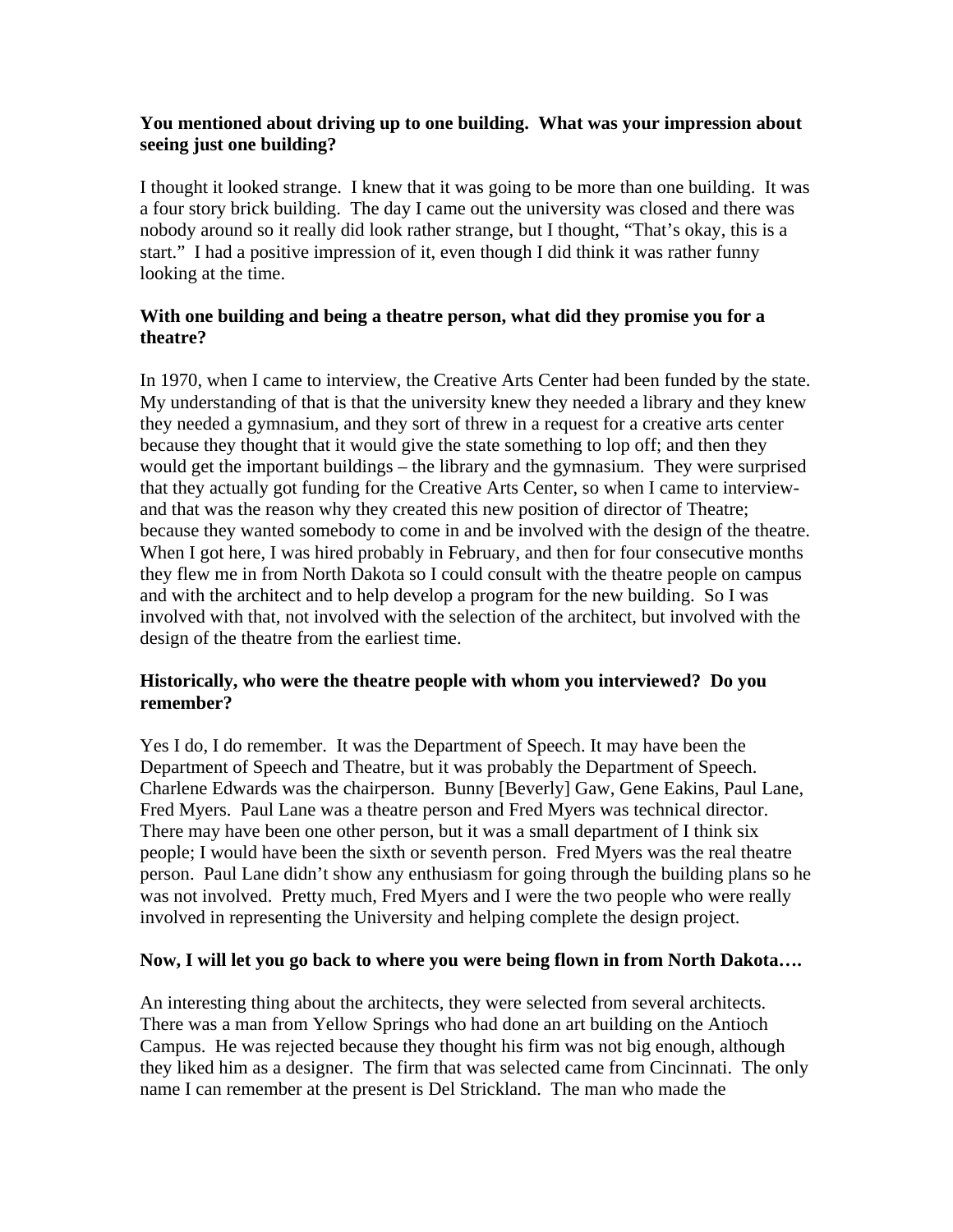presentation, who was one of the partners of the design firm, I met him and he was very smooth and articulate. He seemed very much in charge and promised a great product but when push came to shove, which was the next year, he wasn't around because he was also a professor at Miami University. He was going to take some architecture students to England for the year so he was not involved and the project was left in the hands of his associates, who were less experienced, and it was up to them to do the design work. Because of that, we had a great number of problems in designing the building and getting the building to a place that we thought was acceptable.

### **Can you talk about some of those problems?**

Yes I can. Let me say that at one point well into the design process, it was during winter break, probably in December 1971, we were coming close to the end of the biennium. We were so frustrated with the problems that Fred and I made a very, very strong presentation in which we outlined the problems we were having and said they must scrap the plans and start from scratch, because they simply were not meeting our expectations. Fred White was acting president that year and he became involved in this. He heard our complaints and, ultimately, said to the architect, "Meet the needs of the users."-

## **Now, what was the time lapse between initiation and when you said, "We need to look at it again."**

My guess is, between the time that Fred White became involved, we are probably looking at one month; probably in January. Fred White was concerned that if we didn't spend the money and get the money committed, it would go back to the State and we may have to go through the process again of asking for an appropriation. He felt that would be dreadful and he wanted to avoid that. He thought the appropriate thing to do was that the designers had to meet the users' needs.

-Okay, some of the problems were just incredible. When the architects would come in with their plans, one of the first things Fred and I would do is we would take a ruler and we would look at sight lines. Incidentally, by the way, Fred was 6 ft. 3 in., a tall guy, I was 6 ft. 1-1  $\frac{1}{2}$  in., so we had two fellows here with long legs. We would determine that the auditorium itself was going to be comfortable – comfortable in being able to stretch out our legs and to have people walk before us, that we could see and that we could hear. That was really primary for us. One of the first things we would do is take a slide rule and check the sight lines from the sides and from the balcony, because the architect decided we had to go to a balcony. At one point, they came in with a plan that if you were sitting in the balcony and you projected the sight line, the sight line went to about the middle of the stage, and we said, "That's not acceptable", and Del Strickland, I remember this very well, he said, "Well, when you have a performance in which people are on the tip of the thrust, don't sell tickets". Well, we're talking about a 380 or 390 seat theatre, and they were telling us that you don't have to sell tickets; that you would have some seats that were not good. We said, "No, that's not acceptable." So that was the real problem.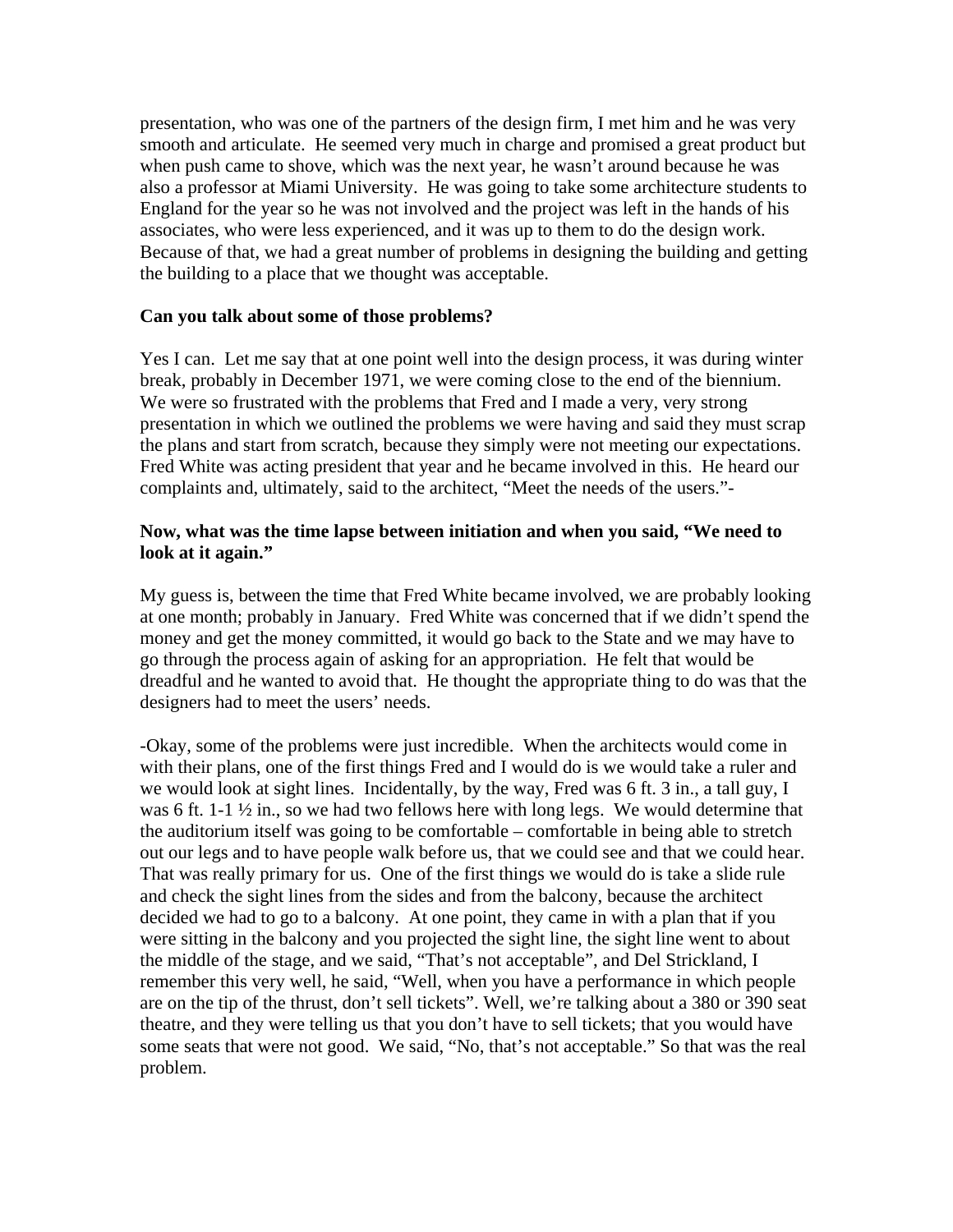A second problem we had was the height of the stage in relationship to the first row of seats. In old theatres, when you go to London- I go to London every year- there are still some  $19<sup>th</sup>$  century theatres where the stage is about four feet, or even taller than four feet, so if you sit on the front row you are looking up, you are really looking up. We said that was not acceptable; 3 ft. maximum, or something in this area, that was one of the things we were holding out for. Well, to make sure the first row was going to be comfortable in watching the action, they had to do some reconfiguration for the whole auditorium and the way it was raked, and that caused them some consternation, but nonetheless we held out for that because we thought that was essential. We said we simply couldn't start with a 4 ft. stage or  $4\frac{1}{2}$  ft. stage.

Now, the third major point we had a fight about was incredible. The stage house was 40x80; 40 ft. deep and 80 ft. wide, which was good height and good width and we were happy about that. But on the corner of the building- that was going to be the main entrance to the building from the site of the library; they conceived that as being the main entrance to the building. They were going to have a curve that came from downstage right, in the corner, and came all the way up to the center of the back wall. It was going to impinge very severely on the shape of the stage house, and we said, "No, we cannot live with that". Del Strickland said, "You don't understand." He said, "This is aesthetically very important to the exterior of the building." I said, "You don't understand, because this is a stage house." Finally, we did compromise and back in the corner they were able to put a little bit of a curve back there. But those were the three major points we fought about on the building. I think there were things that we argued about and we asked for, but that's at the point when they were coming in with these particular things that we said, "You have to start from scratch."

Something we asked for that they did not give us, they just ignored: We said [to] account for an addition to the building, because what we had was a theatre and a second theatre space, a make-up room, three offices, a small green room and a workshop for scene construction, and the costume construction shop. We had no classrooms; no classrooms. So there was simply no place for us to conduct the academic business, and we knew we would have to have a building addition at some point. We always referred to this as CAC1: Creative Arts Center, Phase 1, and we never let the university or the Board of Trustees ever forget that there was Phase 2 coming down the pike. Over the years, I had many opportunities to meet with the Board because we were being showcased, so we always talked about Phase 2.

#### **What about office space?**

We doubled people up for awhile into the corner of the costume shop. We started putting people into the green room. We divided the green room down and it lost its function. Eventually, we had to put people over into Allyn Hall or Millett Hall, because we just didn't have space.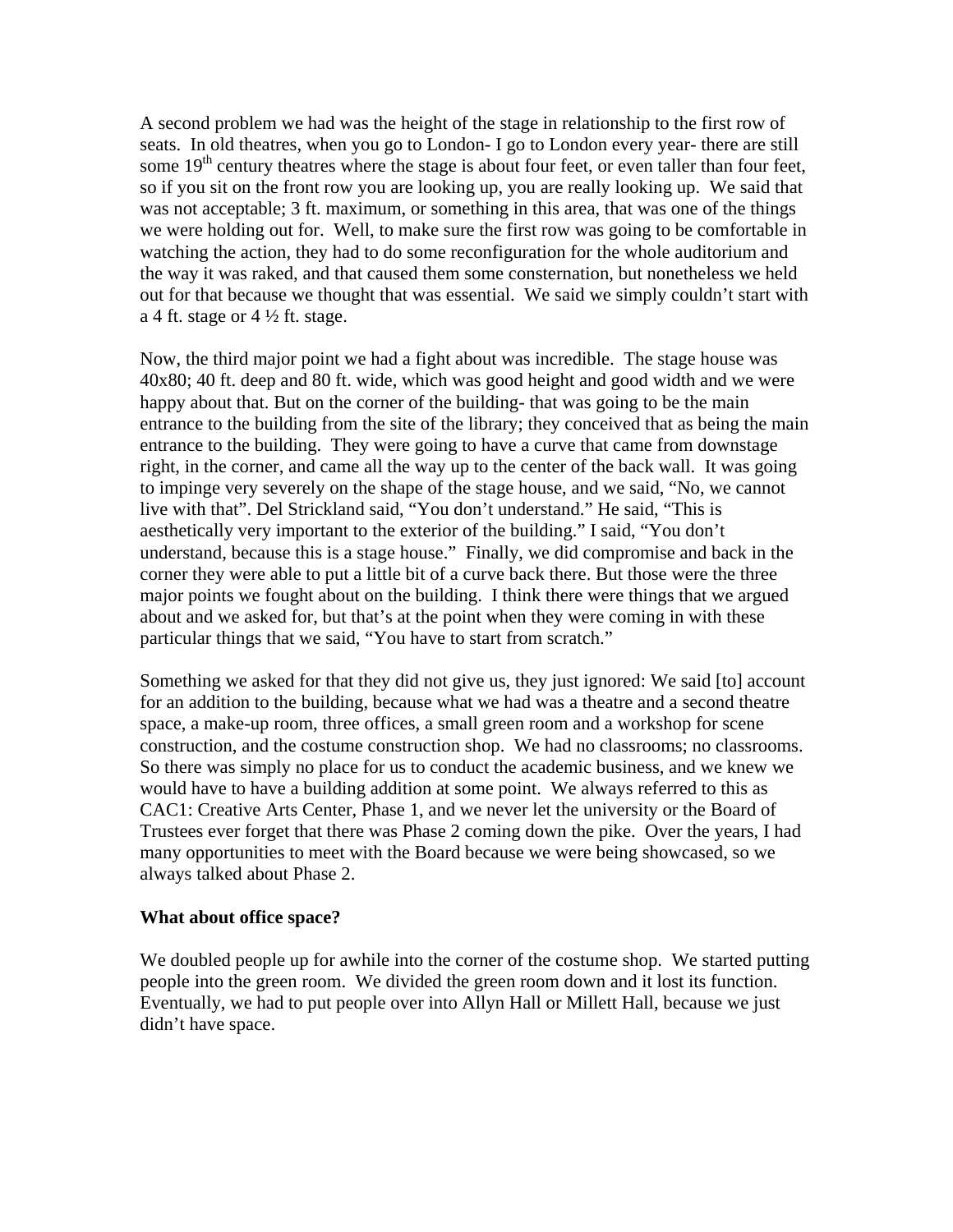## **Now, this was the Creative Arts building. Can you speak just a bit about articulating with music and with arts, because I think that's an interesting element to the building.**

In the beginning, there was discussion about having one auditorium of maybe 600 seats for music and for theatre. That was shot down immediately by everybody involved – the music people and the theatre people. We said, no, no, no, no, no – we cannot live with that, because we knew if we had active programs we just simply couldn't share and it would hinder the growth of our programs. We had to have our own space.

With the Art department, the Art wing was off by itself and we had no input into that. Someone had made a decision, it wasn't us, it was higher up, that Art was going to have so much space and Music was going to have so much space. I wasn't involved in those decisions. If I had been, we would have had more space. We were pretty separated from the Art department in terms of their space and our space. We were happy to have a performing space because that was the crux of building our program. Without our own theatre space- and it was an excellent theatre space when we finally got it up and got it working- it was the reason that we got started. The emphasis was on productions, good productions, and we achieved that.

### **What year did it actually get started?**

Let me see. I think our first season was 1973.

### **In the new house?**

In the new house. Can we talk about the first years of theatre production? I came to Dayton, I think about June 1, 1970, and spent a month finding a place to live and getting my family moved in. I believe on July 1, approximately, I came to work, and I wasn't on the payroll. I came in and I moved my books in and got my office space straightened out. I started meeting with Fred Myers and we started going out to lunch, and started talking and looking at the plans. We did one other thing, very importantly, and that is we started looking for an off-campus space for theatre, because we were told- where were we, in Oelman Hall? Where plays were done the year before, a couple of years before? Before I came, the year before I came, they did three plays and I believe they did it for maybe two weekends, four performances-

# **You don't know the names of the plays, do you?**

I have a list of them and I can add those in later. -Back to the off-campus space for theatre. They said no, because of the chemistry class, we could only get in there for one weekend and we could only have one night of preparation. I said we just couldn't live with that so we started going around scouting all over the area for a suitable place, sound space, as they would call it. We actually found a very nice little church in the Oregon District and made a presentation to their board of directors. It wasn't being used as a church but was still under the control of the church, and they turned us down. That was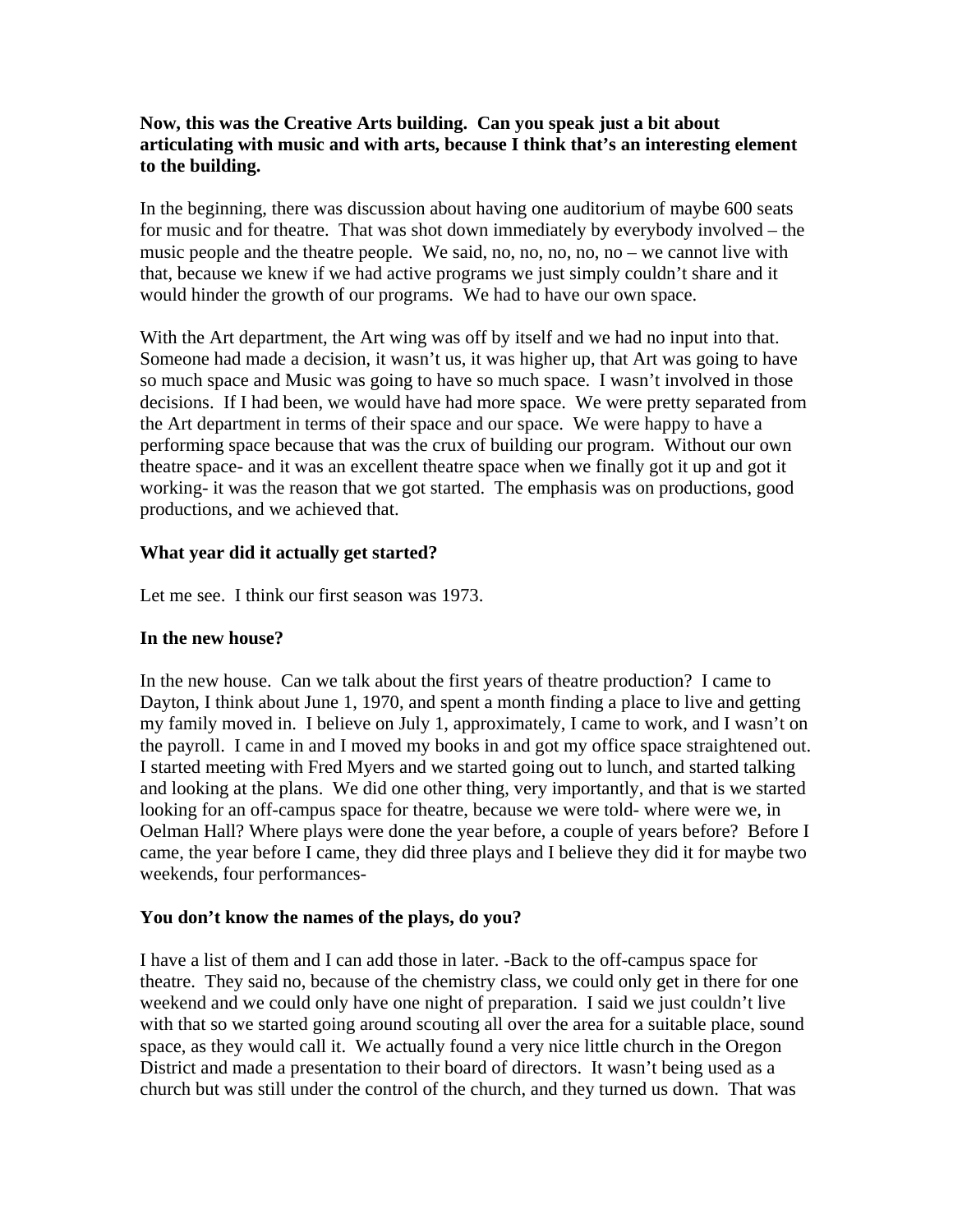probably the first week in August when they turned us down. It was very grim at that point because I didn't know of any other place that was possible.

### **Now, the year again?**

This would have been in the summer of 1970, so August of 1970. Then somebody said, hey, there is a little hall on National Road. We went to see this place and it was an old Grange Hall on National Road. We found the people who owned it and made a presentation to them. We talked about rent and they agreed to let us have that as a space on an annual rent. It wasn't very much money, maybe \$1500 for the year. What we got was three weeks, six times a year. We had one week to set up our theatre, then two weekends for performances. I think we did like six performances for each play. That first year we did six productions. Fred Myers- I just have to give him all the credit in the world- worked so incredibly hard with his students. The very first play we did in there we had to bring in electrical service, additional electrical service. We had to devise trees to hang light instruments. We had to transport everything that we owned from the university to the theatre and set it up, and we still had to do that in a week's time and have enough time to run through a couple of tech rehearsals and get everything done. I mean, no one in his right mind would do that. Maybe that's why those other people who came to interview for the job weren't very enthusiastic about coming, because it was an incredible amount of work. When the first play was done, we had to strip the theatre of seats, of the risers, of everything that we had brought in, and vacate the place until we came back for the next play.

# **Now, you may have an interesting point. Did you own much equipment to bring in?**

I forgot exactly what we had. We probably had a portable light board or maybe we rented it. We probably had a few dozen light instruments, maybe a couple dozen simple light instruments. We didn't own much but, yes, we owned a little bit. Whatever we had, we took to the New Liberty Theatre on National Road. I think that is what we called our theatre there at the beginning.

# **And that's right across from AFIT, the Air Force property.**

Do you know what? It was really exciting. One of the things I marveled at was the quality of students we had. We didn't have a lot of students and, boy, did we work them hard, but they loved it and they were there for us. They got a lot of great experience. Some of these people were very bright, they were really very bright. Some of them, their families had money that they could have afforded to go away to other schools, certainly other state universities. I asked some of them years later, "Why did you come to Wright State and why did you stay?" I think the reason they came to us is because they knew it was a work in progress. They were excited about the fact that it was going to be a new program and they were excited about the fact that we were doing a lot of productions. They liked the quality of the productions and the opportunities they had. I look back upon the kids we had in 1970 and there were some very, very good people among them. We were very lucky to have them here.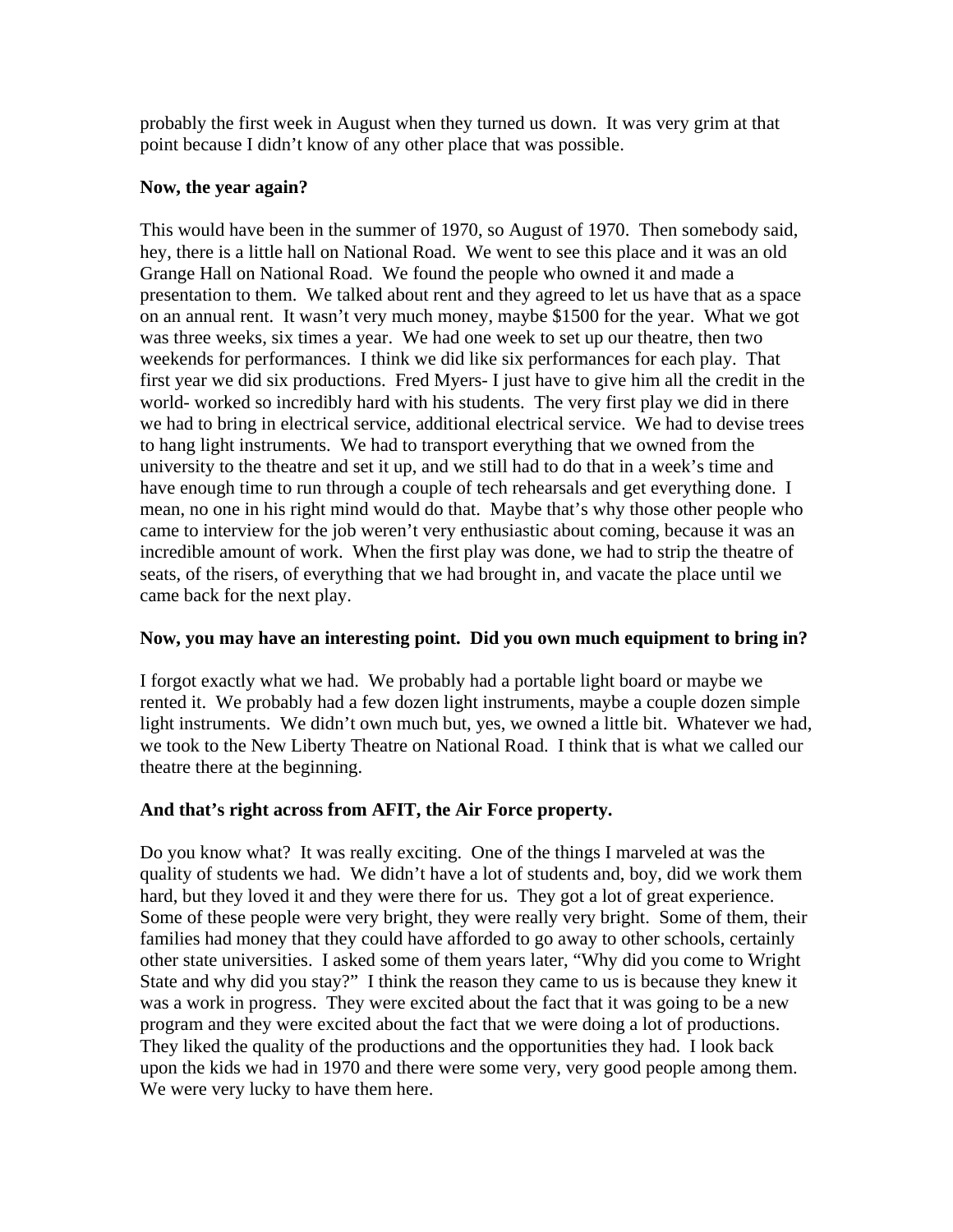### **What was your theatre program? What were your plays?**

I have that here and it may take a minute to find them. But that first-

## **That would be interesting to know exactly, with your limited resources, what it is that you would like to present.**

I was producer. I only directed one show that year. I remember that the show I directed, it was my first opportunity to work with black students. I did a show called *In White America*, by Martin Guberman. It was sort of a documentary, talking about what it was like to be black in white America. I had three white students and three black students, and do you know it was scary because that was the height of racial tensions, and I had some tension among my three black and three white students.

### **Were they all theatre majors?**

They were all theatre majors. You know, I would have to look at that- [looking through papers] *In White America* – Bill Caplan is still in Dayton; Marv Lawson, theatre major; David Lee, yes; Linda Myer. Oh, I had 10 students, I forgot that. Siney[sp?] Richardson was a black student, she was very good. Larry Persons. No, they were not all theatre students.

## **But they were all students?**

They were all students, except I think one of my black students I had to recruit from outside. He hadn't had that much experience and I remember he had trouble getting his lines, but the play I thought was fairly successful. Pete Bukalski was in the motion picture area and I asked Pete to help me. We went through books and books and found a lot of images so we could have a multimedia presentation with slides, and that's what we used, a couple of slides. I thought it was very effective and I learned a lot, but it really scared me a little bit. You know- this is a digression. The Bolinga Center, I think, was formed about that time, and speaking of black actors, the black students that we had were pressured, I believe, by Bolinga Center, for participation in "whitey's theatre". We had a lot kids who would be with us for one year or for two years and then would quit for one reason or another, and these were sometimes for students who were getting parts and had talent. When they had talent, we found uses, we found roles for them. This was a time of just a lot racial tension in the country and on campus.

### **It was also the Vietnam era.**

The Vietnam era, yes. So, we had trouble keeping our black students. I know in our later years, in about 1967, I had an affirmative action complaint from one student. She was a freshman and she said she was turned down for a part, and I had to go through the rigmarole of doing all the statistics on it. When I finished with that report, I could show quite conclusively, at least to the satisfaction of the affirmative action officer here, that in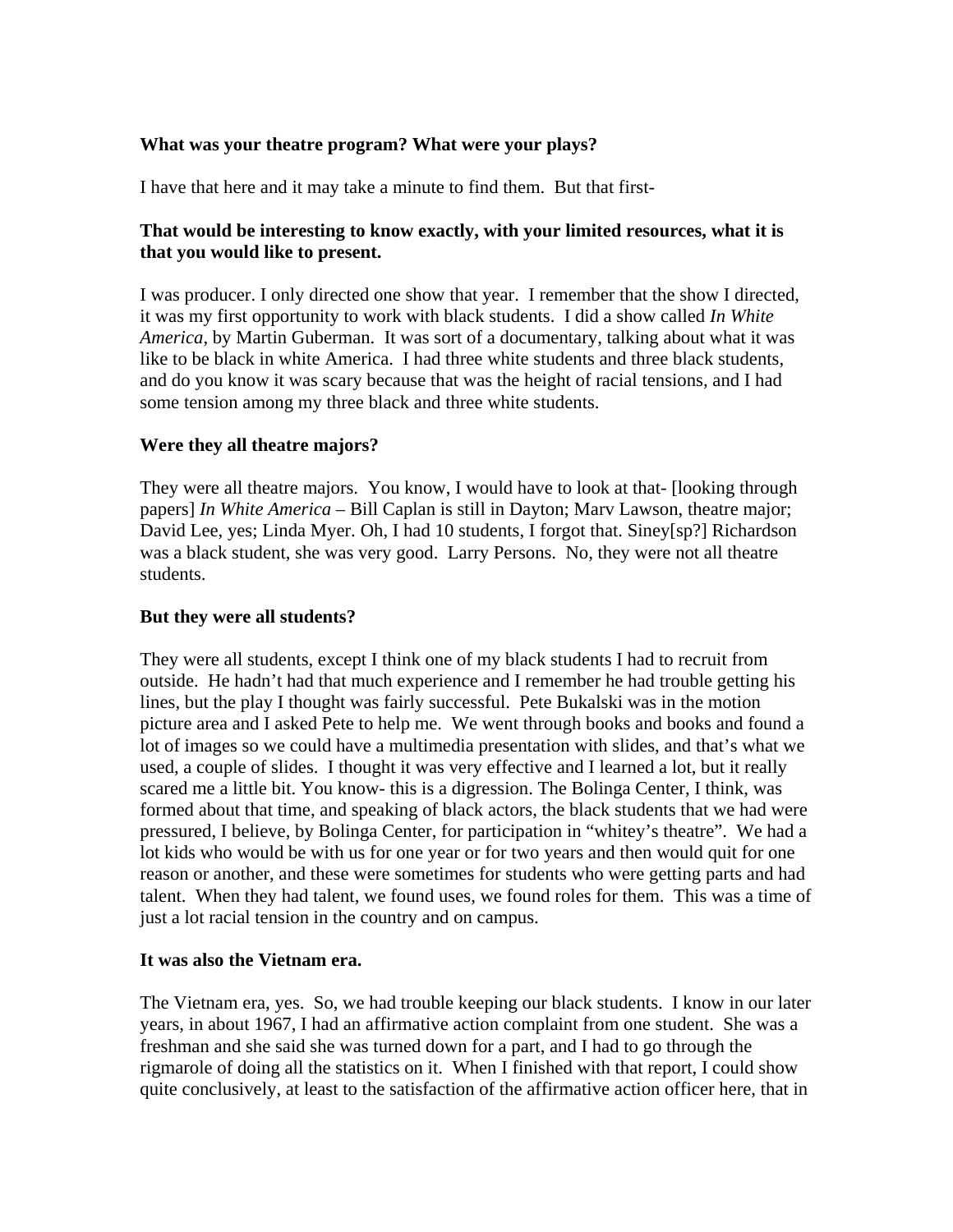fact our treatment of minority students was fair and that they had a percentage of parts that was good, and we had nothing to apologize for because when we had talented students we used them and we mixed-matched; many times we went colorblind before that word became fashionable in theatre casting.

## **What were some of the other productions? Just to have a sample.**

Yes. We [ruffling through papers]-

## **I think this is marvelous that you have all of the programs; that you kept it.**

Paul Lane did *Exit the King*, by Eugene Ionesco. It was visually exciting, but I am not sure I can….

### **Well, Ionesco is a challenging play to do.**

It is. We did *The Servant of Two Masters*. I had a wonderful actor, Michael Walsh. A tall, good-looking fellow played the lead and Ann Fogerty played the female lead. *The Servant of Two Masters*, directed by Carolyn Selberg, who was doing costumes for us that year.

## **I noticed on the program, it's "The Department of Speech & Theatre Arts in association with Mask & Quill"?**

Yes, that was something that Charlene Edwards had started the year before, and we were still in the Department of Speech & Theatre and we were obligated to do that, and appropriately so.

# **When did they separate? When did you separate?**

We separated, I think, after two years. Le me talk about Charlene. Charlene was a very interesting woman. She was a devotee of Ayn Rand, and she was a conservative; I think she was a political conservative. We didn't have conversations, I just assumed that from comments that were made. She did not believe in public education. I don't know why she was here because she would have been happier at a private, a conservatively private institution. She would not ask for funds to support the theatre productions. She actually supported theatre productions out of her own pocket.

### **Did she actually do theatre productions before you came here?**

Yes. She was, in effect, the producer. She didn't direct them but she was department chair. She would come forward, out of her own pocket, with \$50 or \$100 to use petty cash, and then would recover that money out of her box office. If there was a profit, I think it probably went to Mask  $&$  Quill, and that's how she produced plays, because she did not believe the state should be involved in funding extracurricular activities. So you can see, in part, I think, probably why they created a position and went outside looking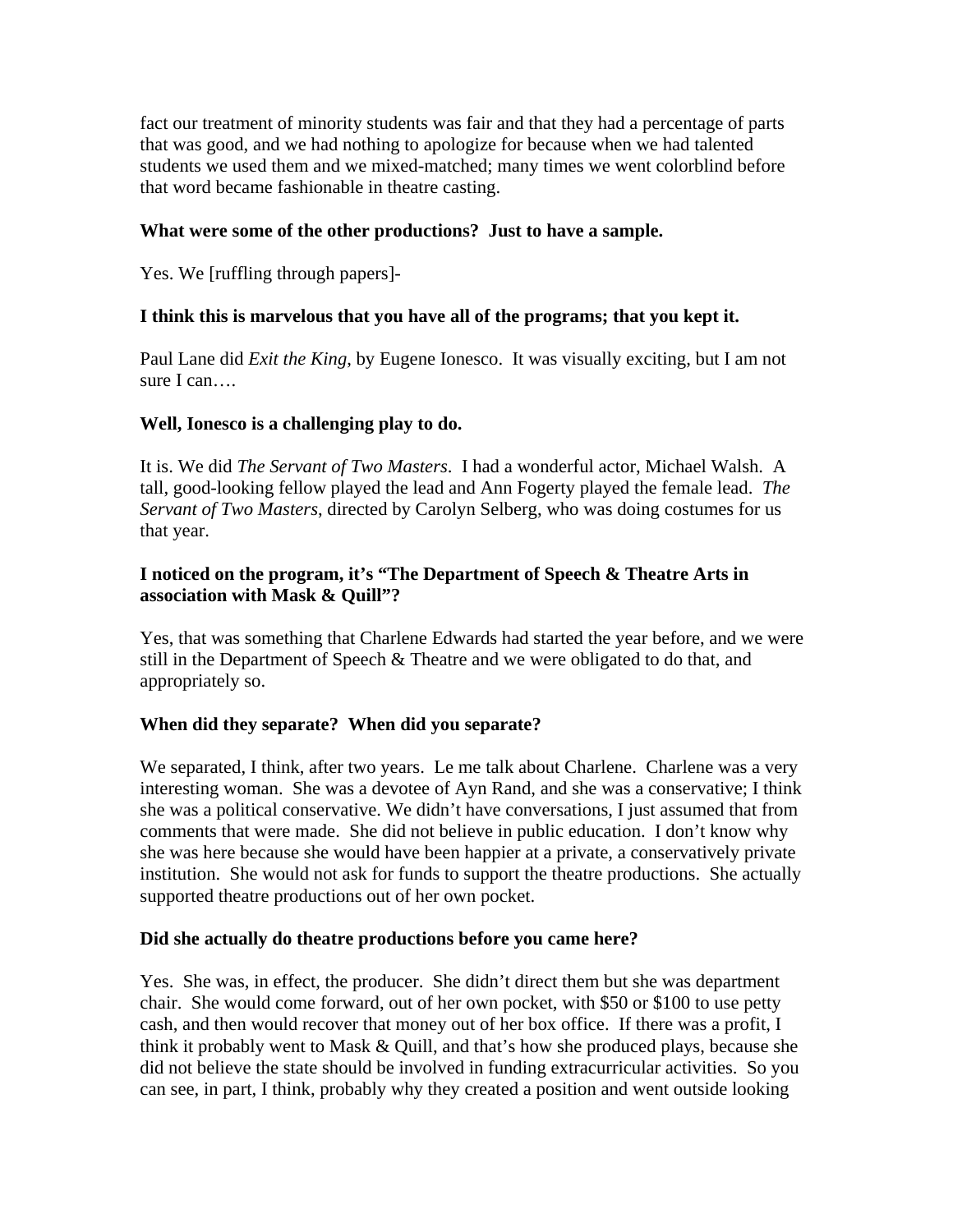for someone to come in and be director of Theatre, because you would have had a lot of problems, probably, in building a Creative Arts Center and also building a viable theatre program here. By the way, I was told when I was interviewed that I would have a course reduction and, you know, I came here and forgot to ask about it. I forgot to ask and it only dawned on me a couple of years later and I said, "Boy, I'm really working pretty hard." I was teaching three courses per term and producing six plays during the year, and I was meeting with the architects and doing design work, and I was never home.

#### **At this time, what were the programs in theatre arts?**

Oh, Barb Dreyer, I should add Barb Dreyer's name to the staff. There was public speaking, and-

#### **This is still speech?**

Yes, there were speech programs. Public speaking and some sort of speech therapy. I don't know how many majors there were, but I think it was still a speech program. Probably, if I am not mistaken, there was probably a speech degree with emphasis in different areas, including a speech degree with emphasis in theatre.

#### **So, theatre was not the major emphasis?**

Oh no, this was speech and theatre. When did the department break up? Bill Baker was dean the first year and I believe Bill resigned at the end of the 1970-71 year. They started a search for a new dean and I was on that search committee. I have to go back and look at the dates but either maybe that first year that I was here, Bob Power, who was assistant dean, asked me to be on a search committee. I was a full professor, I came in as full professor. I hadn't been around long enough to offend anybody, so I was a safe person to be on the search committee. Nick Piediscalzi was on the search committee, I remember that, and I said, "Oh, you're going to ask me to be on this committee?", because I knew how much work it would take. We went through the process and, of course, Gene Cantelupe was the person who was hired. He came in and assessed the situation. I believe it might have been Gene who was interested in seeing some turnover among various chairs. At least, I think he assessed Charlene Edwards and he wanted to see a change, and asked me if I was interested. I said yes, but only on the provision that we split the department. I think he thought that would be a good thing so he said yes, and I said, "Yes, okay, I will become chair of the Department of Speech & Theatre." I was the chairman of the Department of Speech & Theatre, with the understanding that the following year we would have a Department of Theatre and we would have a Department of Speech, because in the third year we had searches for three new speech people. During that year we hired Bob Prewitt, who came in as chair, Jim Sayer and Bill Rickert. So those three guys, who are still here at the university and have had long careers at this university, were here. Prewitt came in and they started building the speech department and it was a good thing. It was a good thing for them because the department strengthened itself and became much more vibrant and exciting. And you were hired.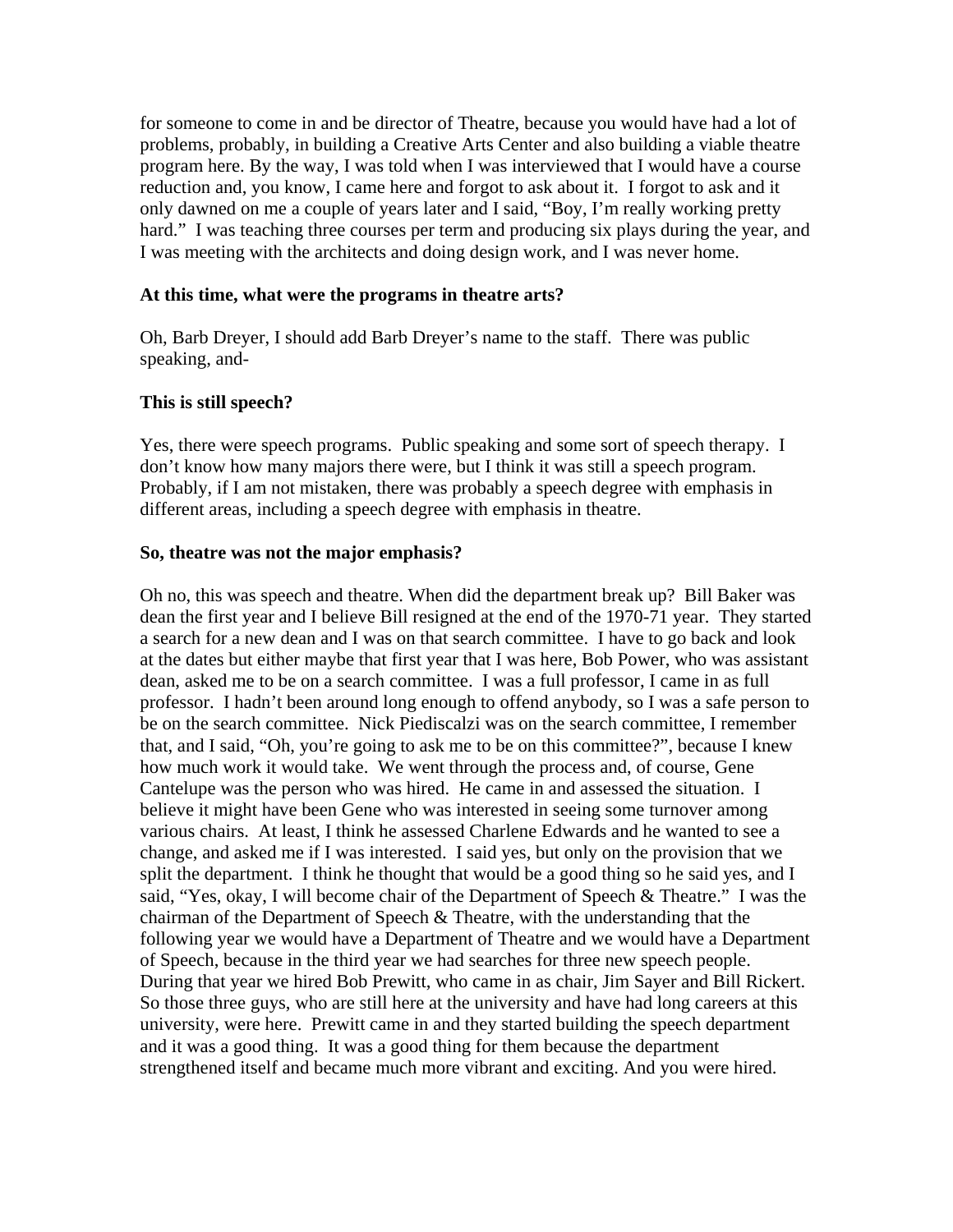### **In theatre, though, you did not add other programs, such as motion picture or technical?**

Our degree program was a Bachelor of Arts and we developed emphasis in acting/directing as one, in technical theatre. I think we just started off with that emphasis. Motion picture was not part of the program. I will have to go back and go over the research. I think motion pictures came to the theatre from the library. It had started in the library and Peter Bukalski was affiliated as a professor with the library and the library saw that, well, academically- you know, there was talk in the early 70's about the future of libraries. Already, they had some inkling that it was going to become more electronic and they were starting to look forward to that, and they thought motion pictures would be a way to get away from the printed book into images. Peter saw this, motion picture production, as well as history and…

### **What was his position?**

Well, he was in the library and I don't think he was tenured as faculty so he came over to the theatre department. So we had him as a faculty member but the year we had him he went on leave to finish up his doctorate at Ohio State. We hired a high school teacher by the name of Tom Clark to teach on a part-time basis, to teach adjunct while Peter was getting his doctorate. Well, at the last minute, Peter decided he was not going to come back. We were stuck and we had to hire somebody else. I think we kept Tom Clark for a year and then we did a search and found a wonderful, wonderful teacher by the name of Jerry Delamater, who was with us. He was an exquisite teacher with great credentials. His student evaluations were phenomenal. He was a real scholar and we kept him for three or four years, three years maybe, before he left us to go to the east coast and teach at an east coast school. That was a great loss and I hated to lose him. But the time that Jerry was with us, the motion picture program was not progressing. We were getting students but we didn't have equipment, we didn't have leadership there, and it was a mess. Let me just continue to talk with motion pictures. Motion pictures was a program in limbo until, I think in 1977, we hired a young assistant professor by the name of Charles Derry. I liked Chuck from the beginning and almost immediately asked him if he would consider taking over the chairmanship, the coordinator- we called them coordinators- of motion pictures. He didn't want to do it the first year but agreed to in the second year. From that time on, under his tutelage, motion pictures started to grow.

I've got to tell this story because it is absolutely true, and I give all the credit in the world to Chuck Derry. I have so much admiration for this man because he is brilliant, he is absolutely brilliant. He is a great teacher. He is a producer of films. He is a great organizer. He is totally sensible. This happened about three times over the years when he was coordinator of motion pictures. Chuck would go to his secretary and say, "I want to talk to Dr. Bassett and I want one hour's time." He would come in and he would have a three page or a four page memorandum, and he would say to me in effect, now you shut up (he didn't say those words), but be quiet because I am going to make a presentation. I have a memo for you but you are not going to get the memo until I leave this office, at the end. Because he wanted to read through it to make sure he could stop and comment.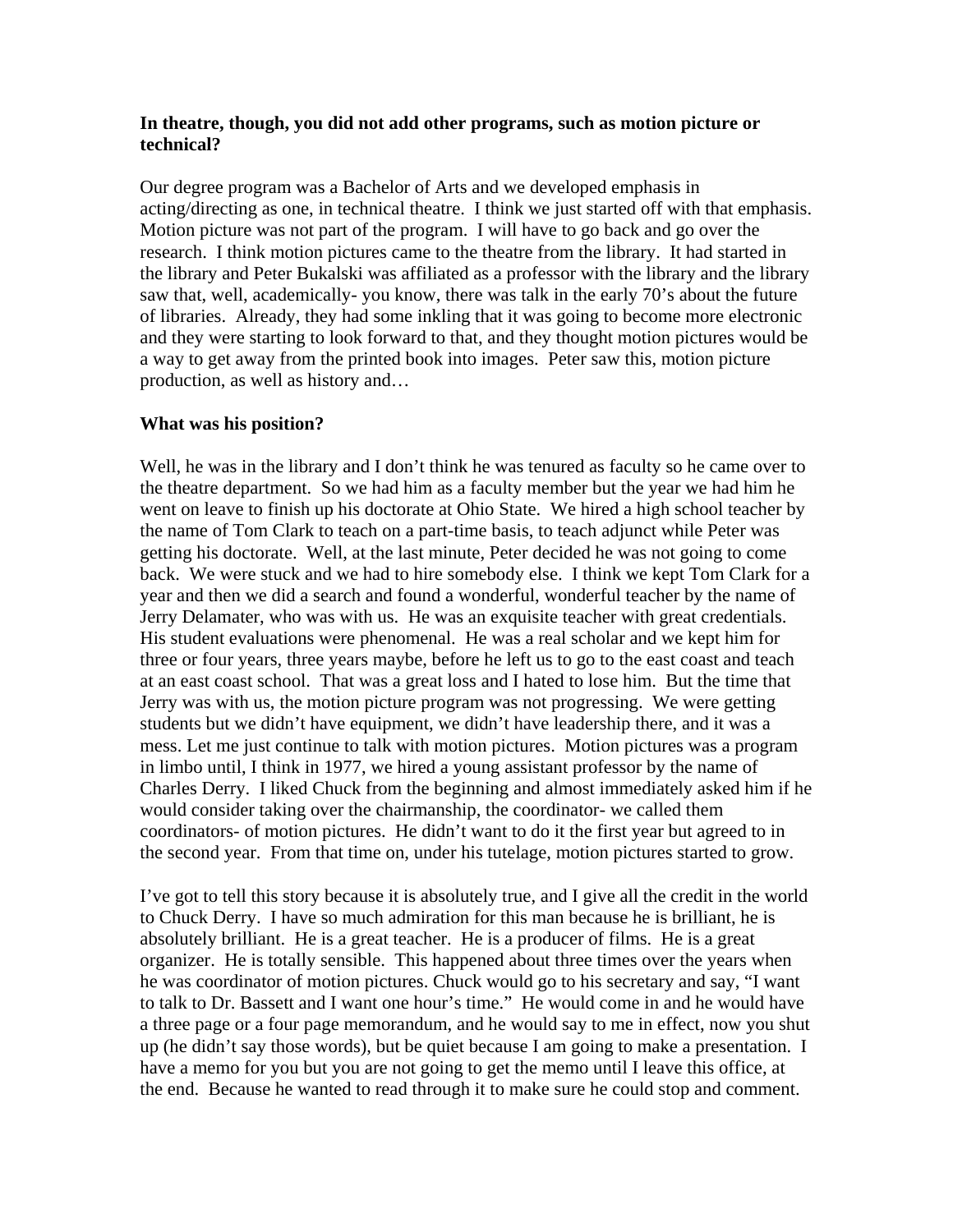So the memo had three parts to it: the problem, solutions for the problem, and recommended solutions. And, the solutions always had a monetary cost. Well, you can do this and it will cost you this; you can do this and it will cost you this; you can do this and the cost will be this; failure to act will result in this. Well, you know, if you have somebody who is coordinating an area for you, that's exactly what you want. You want somebody- because you can't micromanage, there is not enough time to micromanage and I don't have the expertise to micromanage. So every time that Chuck did that with me the responses were always the same. "Chuck, you have made your point, I agree with you, let me see what I can do," which meant let me see if I can find some resources for you. By golly, I did it. Every time he came in and said this is the problem and here is the solution, we met his needs.

So, motion pictures, year by year, got better and better and better and better. We made a great coup and Chuck was instrumental that we got a split appointment for Jim Klein and Julia Reichert. At the time they were married. Well, they were Academy Award nominees. They were great documentary film makers. That was prestige galore for us, to have them in there. And, we had one position and we split the position. This was the first time anybody in the university had split a position. So we went to bat for that and they gave us permission to split that position. They split it, and actually the way it worked is that Julia and Jim could split it, like one would work full-time and one would take off. They could take off for a quarter because they were doing films. They got divorced at one point in their tenure and they still continued to work and share this position, and get along with each other. So anyway, with Jim and Julia here, with Chuck here, and we were getting other people, the motion picture program just grew and we got more students. The students started getting recognition for their film work. I was just extremely proud of the work that the motion pictures area did. Eventually, I think in 1988, they got an Academic Excellence Award, the second one the department got and the third state-wide recognition. I am very proud of the fact that, before I left as chair, we had started the process of writing the application for Academic Excellence. So I got them started in writing that and at the beginning they didn't want to do any of that. But anyway, that's how motion pictures came to life.

#### **Now, you mentioned the resources became available. Where did those resources come from and did you work well with administration in funding your programs? And you can be very candid.**

Yes, well, let me come back to theatre on this. As I told you, Charlene Edwards- when I came here the budget was virtually nil; I mean we're talking about 100 bucks or something. It was virtually nil. Every year, we went to the university and made our budget request and would ask for so much money. The first year Bill Baker came up with rental money. We did not keep the box office money. Andy Spiegel was Provost and through Gene Cantelupe, we would go up and say…. we got \$10,000 once. That amount was the next year and the same amount the year after and we couldn't get an increase, then they would give us an increase angrily, you know, "Okay, here's more money", and finally, we kept saying, "Just let us have the box office". Well, I think they thought, "Good, we'll let them have the box office and we'll punish them because they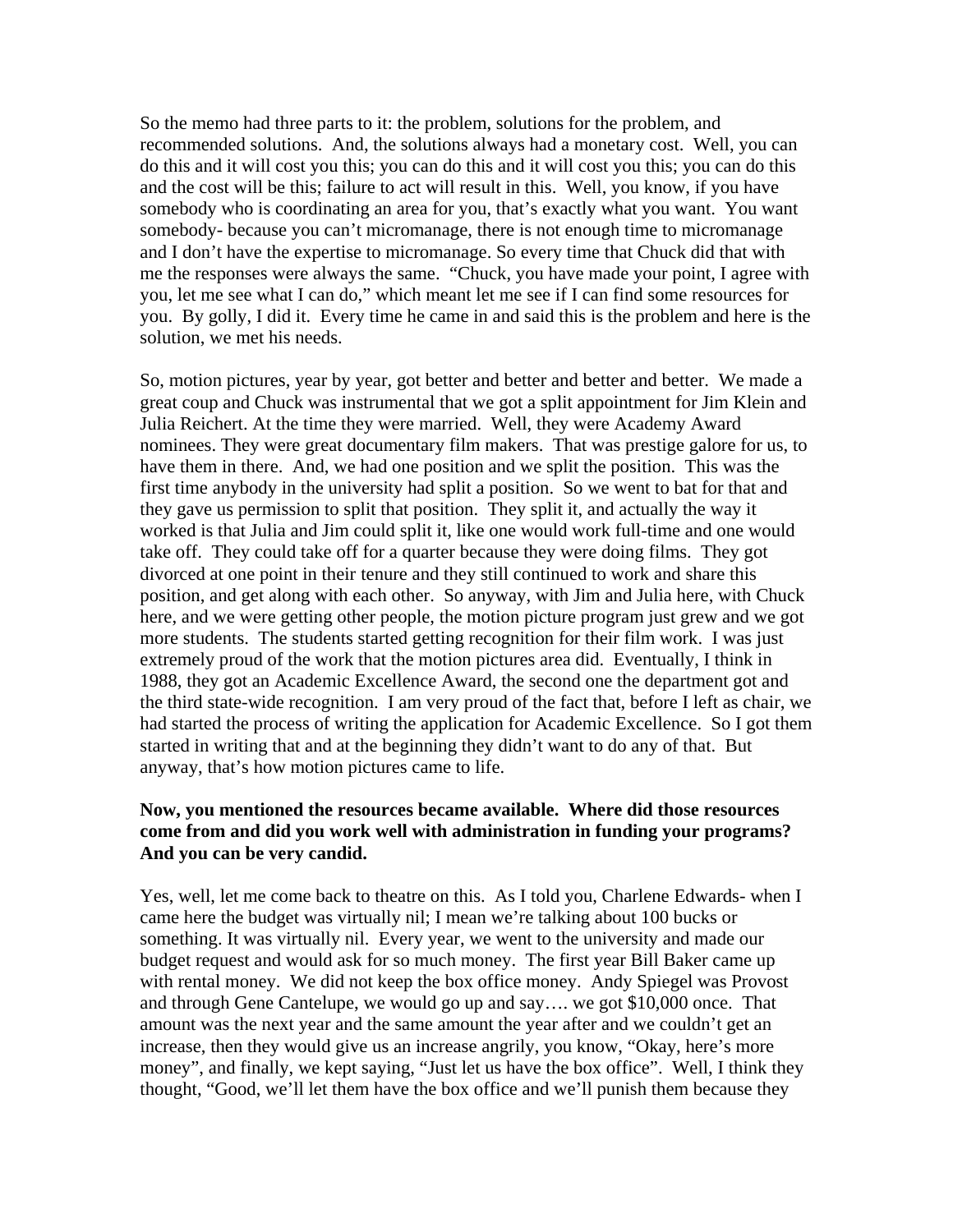can't live on their box office". Well, it didn't work that way, because the cost of the tickets started going up and we started working to- we became entrepreneurs; we became business people. We started bringing in more people into the theatre and started raising the ticket prices every year. I was looking at the ticket prices for the first year for our first brochure, and we were offering six plays for the price of five, for \$7.50.

### **Now, this was on National Road?**

Yes, this was on National Road. So, \$7.50 would buy you tickets to six plays, if you can believe that. So we started every year adding, so our box office was getting better and better and better, especially when we moved into the Creative Arts Center and we had lots and lots of seats there. I remember once, before we moved into the Creative Arts Center, we did not have enough money for lighting instruments. I went to Gene Cantelupe and made my case, and he had a little pocket of money that was under his control that he hadn't dispersed yet. Kind of angrily, Gene said, "Oh, all right, here's some money, but no more. Go. Take it." And I'm sorry, but we just had to have that money because we had to have some new light instruments because it was a much bigger space and we didn't have it then.

## **Now let me just ask you a question relative to money, before you go on. Did you ever hear that theatre was the favorite program on campus and they got all of the resources?**

I was just going to address that. You know, that was so far off the mark. I'll tell you where I think that started. The first year that we were into the building, Gene was coordinating the three chairs for the dedication. He was involved with that almost from the beginning, the dedication.

# **And they were?**

That would be Ed Levine, and Bill Fenton, and myself; Bill Fenton in Music, Ed Levine in Art. So, after the chair meeting Gene would say, "Would the fine arts chair please stay with me", and he just wanted to go over this but it was almost every meeting. "Will the arts chair please meet with me for a few minutes afterwards", you know, over and over again. I'm sure the other chairs left the building saying, "Boy, he really loves that", but he was just involved in the dedication of the building and that's what that was all about. So people got the idea, I think from that early day, that he really loved the arts and that he favored us with a lot of extra money. But believe me, it wasn't the case. Later on, I made a presentation to administration. We were a profit center for the university. We were a profit center for the college in terms of student credit hours.

# **The College of Liberal Arts?**

The College of Liberal Arts. We were generating, and we were understaffed by state standards, and I beat them on the head with that constantly. We are understaffed, we're overworked, and we had the statistics by state standards because theatre was recognized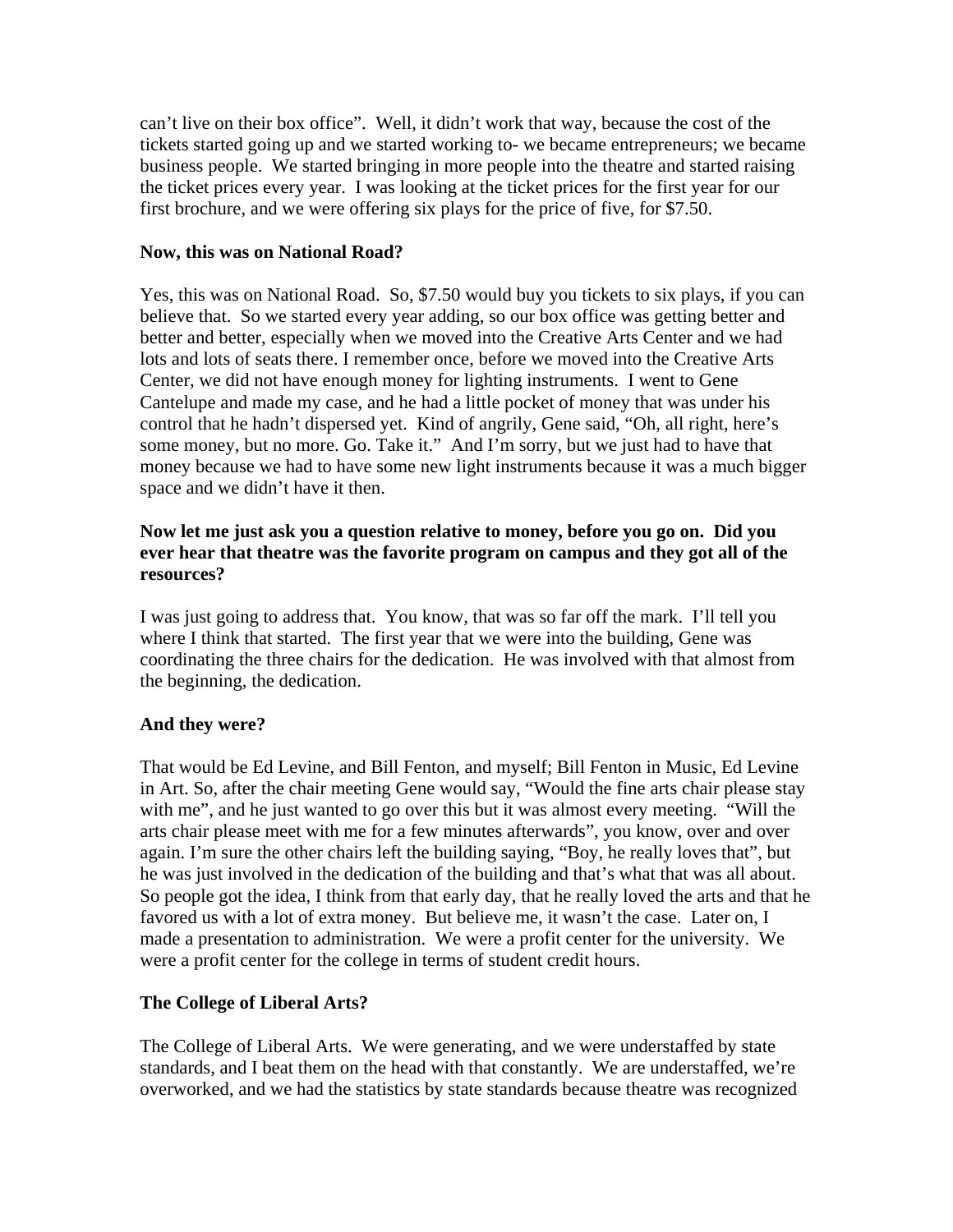as a class 3A program or something in terms of what it takes to have a theatre program, as compared to say Sociology. We have small classes and Sociology can have a huge classes. Sociology was one of the departments that Bill Franklin, if you remember Bill Franklin, was chair for two or three years. He was antagonistic towards us. I think the next chair was antagonistic towards us. So we did have antagonism within the College of Liberal Arts toward us and I think it was totally unwarranted. And we were off in the corner, we were in other buildings, we didn't have a lot to do about it, we weren't involved politically and we didn't know what was going on. By the time I found out there was a brew-ha-ha about one thing or another, it was past history. I was pleased with that, I didn't want to have to be involved, so we were not involved and we didn't do any politicking. Any of us, we were simply too-

# **You probably didn't have time.**

We didn't have time. We were too busy. We were out in left field. We should have been our own college from the beginning, Then we could have operated better, I think. And Gene Cantelupe was a wonderful dean; he was terrific. I tell you, he worked this way: if he had faith in you as a department chair he got out of your hair. He would say things to you but he never interfered. So, if he was in another department's business it was because that department wasn't doing their job, the chair wasn't doing the job. But if you were good, if he thought you were good and if you were working hard and making progress, Gene simply was supportive. He was very supportive for us but he did not interfere with us. He would let us make our own mistakes. He was just absolutely great in that respect. He gave us moral support. He gave us moral support; he did not give us financial support. When he came we were woefully understaffed and underfunded. Actually, we did much better after he left in terms of support and faculty. The department grew a lot later, but it was tough.

### **Why don't you talk about maybe some of your biggest headaches and some of your biggest pleasures, and then we can come back to this chronology.**

Well, let's do it on a positive note. I take a great deal of pride about the fact that we were the university's first Academic Excellence program. What did we get the first time out, \$150,000? A huge sum of money.

### **Let me just make a statement here. The theatre program today is the premier program. It is an absolutely marvelous program, not only in Ohio, but in the nation. You are now laying groundwork for this very prestigious program, so this is what we now want to hear.**

Right. I think we got our award in 1983, and then later we got an Academic Challenge grant, which was \$650,000, then motion pictures got an Academic Excellence Award. I think getting there- you know, I used to drive to work up Grange Hall Road and think, "Boy, I'm going to work; this is terrific." You know, for probably 11 years, I could hardly wait to come to work in the morning because it was just so exciting building something. The Academic Excellence was a capstone because we were finally getting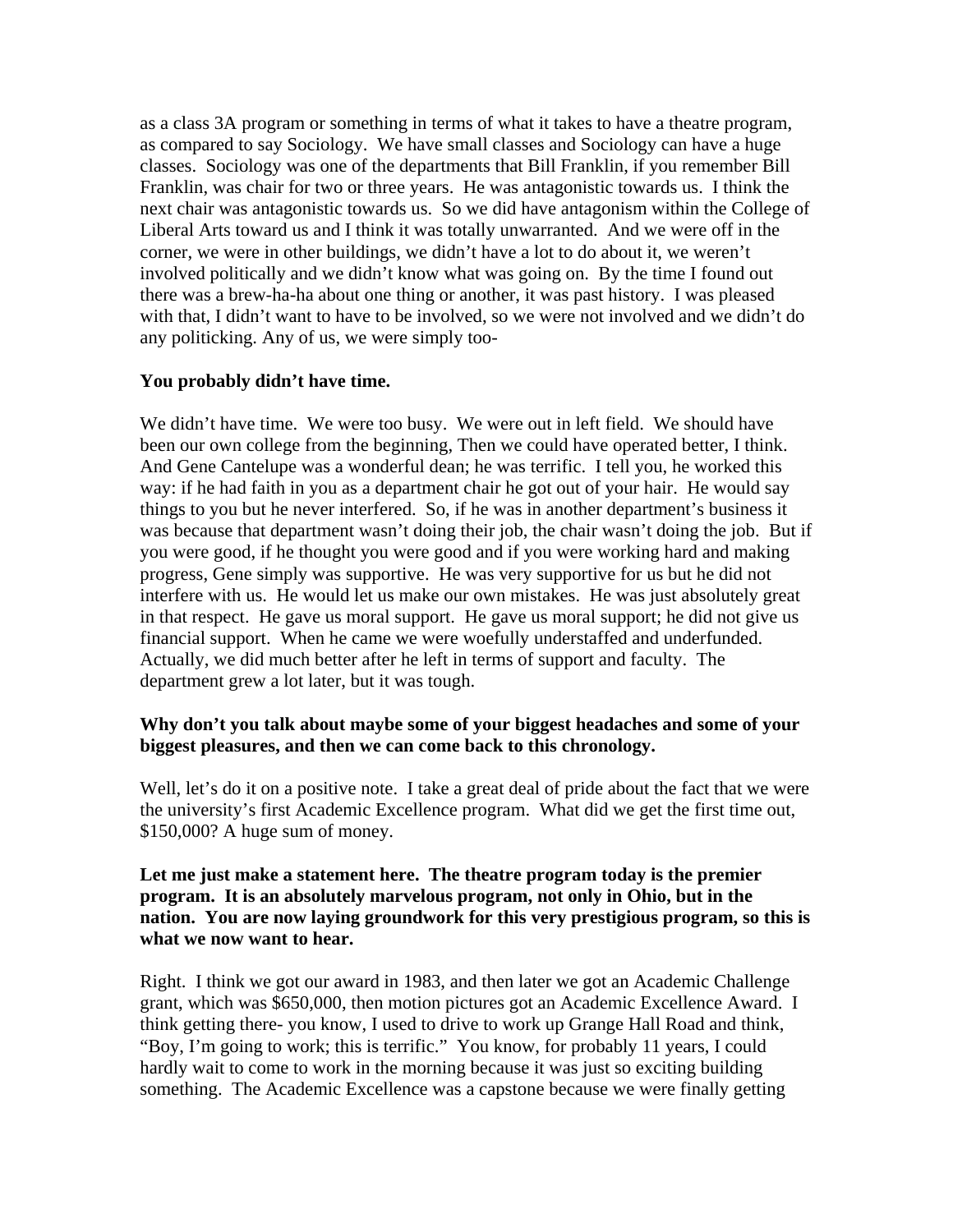recognition that we really worked very hard to get. Trying to get that recognition earlier was difficult within the university. Kegerreis was President and Andy Spiegel was the Provost. I asked Gene Cantelupe to set up a meeting with Kegerreis. I wanted to make a presentation to him. I forget the exact year, I would have to go back and see if I have a note. It might have been 1977-1978. We had already demonstrated certain things about the university- that we had an audience, that we were attracting students from outside this immediate area, from out of state, that we were garnering a lot of prestige for the university, and that the president, whenever he would meet the public would talk about the theatre program. So I went in and made a presentation. I had a little quiz for him, about audience size, about student credit hours, about all of this, and I rigged it so that there was a ridiculously high and a ridiculously low number, and they flunked the test. I said, "Well, you flunk. You failed the test here because you didn't get all of these facts." What I asked for was to recognize us as a flagship program and give us additional resources so we can build on this and go from here. I never heard anything from that meeting and two weeks later, three weeks later, a month later, I saw Spiegel and I said, "Andy, we haven't gotten a response." Here's what he said, he said, "When Keg walked out of that meeting he forgot totally about it. No reaction." He heard the presentation, he wrote in his famous yellow pad, took his notes, walked out and that was the last he gave. Another time, I went to Keg, and I think I went alone this time, Gene said, "No, it's not necessary for me to go." We had done an original play, we had the rights to the original play and we wanted to take that play to New York City-

### **What was the play?**

I can't recall. I can't recall the play.

### **What was the theme? Do you remember?**

No I don't, I'll have to go back and see if I can search for it.

### **Okay, we can insert that.**

And we wanted to do it off Broadway, something that some other universities did. We researched, we knew how much it would cost to rent a space, how much it would cost to transport it, how much it would cost to do some advertising. What a terrific coup this would be if we could go to New York and put this on for our students. Our students would be extremely proud about that. And I went to Keg and said that we wanted a raise, I think, \$30,000. This was in the early 80's. He made a phone call and it was perfunctory. He said, "Well, I tried and couldn't find anything." We asked Bernell Roberts at Mead and he couldn't help us. But, you know, we didn't get any help whatsoever, and this was terrifically exciting and I think that money was in the university budget somewhere. They could have found, out of a multimillion dollar budget, \$30,000 or whatever.

# **That's all it would have taken?**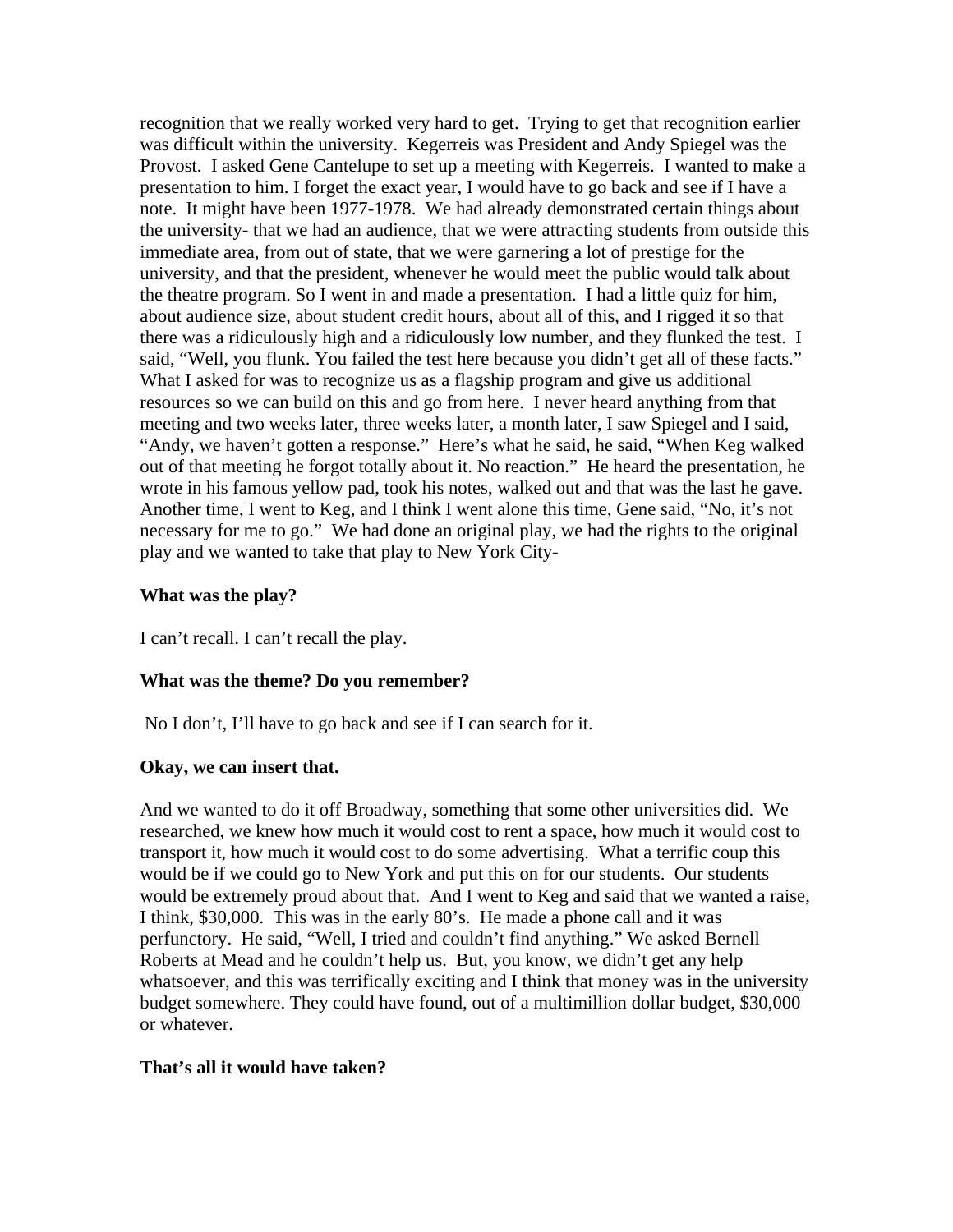That's all it would have taken. It might not even have taken that much. I am just getting at how much it was. That is just another example of the fact that we had a president whose attitude about leadership was laissez-faire. I think he was an outside president; he served on a lot of boards of directors, he was totally into community, and in terms of helping us and working with us, he took credit for any kudos that we got but there was no support there for us in terms of that extra little push. That's why Academic Excellence was so wonderful because it really gave us credibility within the university. Credibility, because there was antagonism in the College of Liberal Arts, there was apathy in the administration, and so the things we accomplished, I think we did with hard work, with dedicated faculty-

### **And the Academic Challenge gave you bargaining power.**

Gave us bargaining power and certainly helped us in terms of getting Creative Arts Center II. I think that the art and music and art education programs never realized, never understood the extent of which that Phase II of the Creative Arts Center was because we were pushing for it all the time. When Roger Iddings came in and grabbed some space for art education, I was just really burned up about that, but he was good at doing that. What happened to art education and art therapy, "zonk", the art therapy program just got eaten up alive and thrown out a couple of years after the completion of the Creative Arts Center. I thought that was a shame. You guys had built up a beautiful, beautiful program there, and I'm sure you could do an oral history of loss of that.

## **That is history in and of itself, which is both fortunate and unfortunate. So, other things- What was your brightest moment beyond the Academic Challenge, which was probably the brightest moment.**

Yes. Well, one of the early things that happened that was bright for us and just energized our faculty and energized our students and gave us credibility, not only in Ohio but in Michigan, Indiana and Ohio, and that was when we were the sponsor for the American College Theatre Festival. I remember, and this was about when, this was about 1976 I think. Marty Bennison from Miami University and Don Finn [ph] from Hope College in Hope, Michigan, came to visit me. It was late in the year and they said, "Would you consider sponsoring the American College Theatre Festival," which we had never been part of. We talked about it and I took notes and I said, "Well, I have to talk to the faculty", and I went to my faculty and I remember, Corliss Nickerson, who was our costume designer, had said she thought it was a great idea. The faculty said, yes, this is a great idea, so we went back and said, "Yes, we'll host it for you", and we did host it and it was so successful, I mean it was just exciting, and the university, Wright State could never host it again because it's grown so big now. At the time, we had 375 seats and we were sold out for that, and we actually turned a profit, we turned money over to American College Theatre Festival. But we got a great reputation around the three-state area as a department that could do a lot. They loved our facilities and they started thinking of us as an important part of theatre in this region.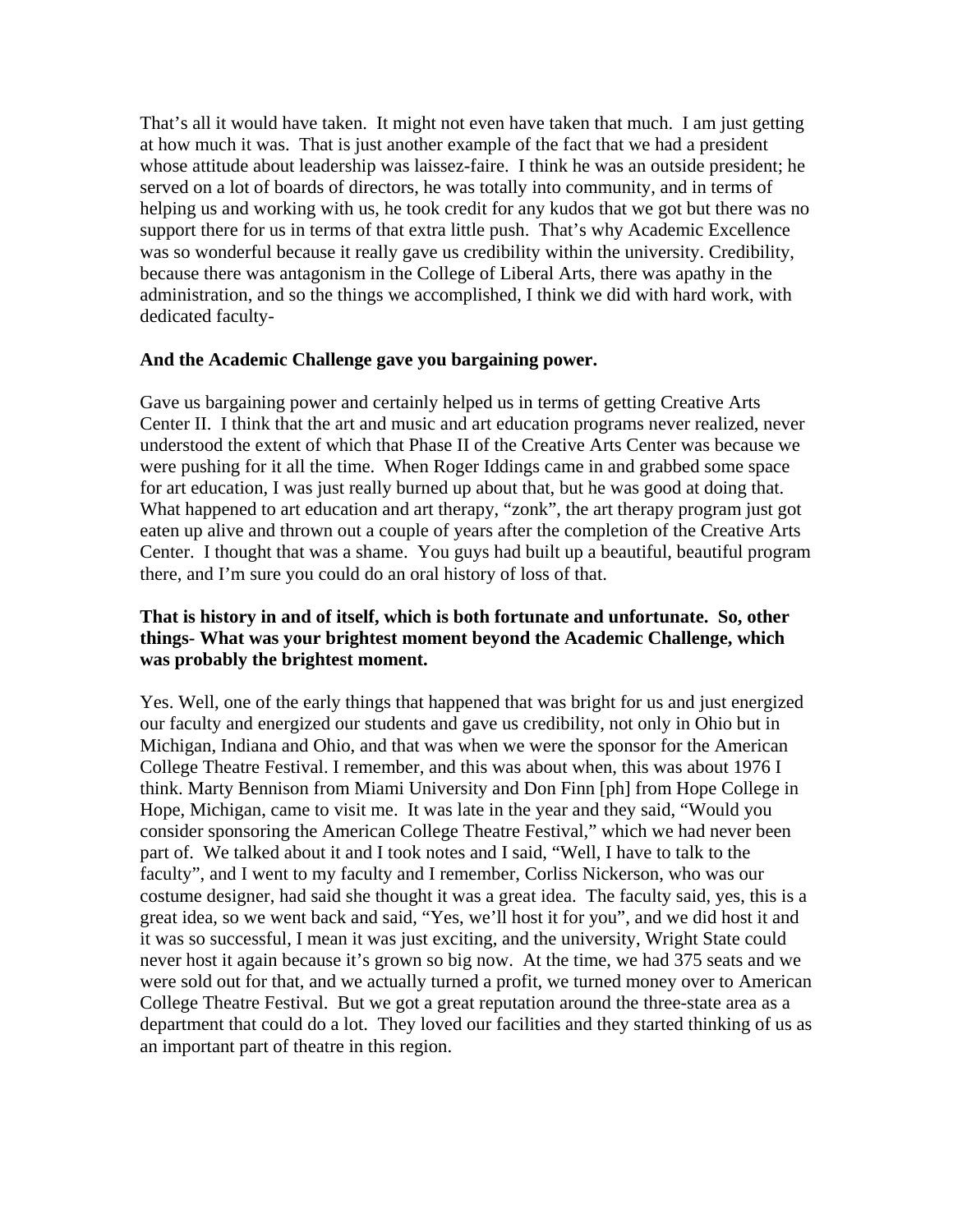Something else that we did, besides the American College Theatre Festival, is that we were very, very active in the Ohio Theatre Alliance. As a matter of fact, I was a founder of the Ohio Theatre Alliance.

[End of tape 1, side 1]

## [Beginning of tape 1, side 2] **This is side 2 of the first tape of the interview with Dr. Abe Bassett. He's going to be picking up on the idea of the Ohio Theatre Alliance. Dr. Bassett?**

 Early in my tenure, I went to a national theatre conference, and John Walker of Ohio State was there and I had known John from an earlier time where I directed for him at Ohio University one summer. I said to John, "John, we really need our own state organization." We talked about that for a few minutes and he agreed. I said, "You're the only person that I know who can really get this going, because you are at the central university and you are esteemed, you have a reputation, you know the people and they will come if you call a conference." John did that in a few months and we had an organizing committee, and I was elected to the constitutional writing committee, and we formed an organization. And I think I had mentioned earlier that Al Kaufman from Ohio U., Don Rosenberg, John Walker, myself, and one other person who I can't remembermaybe Bill Allman from Baldwin-Wallace- were on that committee. That was the beginning of a great relationship that I had with those gentleman who I knew for the rest of my tenure in Ohio and with whom I still have friendships. It was a great organization. We got it going, we included the high school contacts, community theatre, and of course the college and university people, and the professional theatre. And there was a great deal of enthusiasm for it. I remember one time one of my faculty members mumbled under his breath, you know, I was always going off to the Ohio Theatre Alliance meeting and I should try and stay home and tend to business. But that was business and it was very beneficial for the department, and for myself. One it was first of all it was beneficial for myself because I got to know other programs and other people, and I found out what they were doing. It helped me make decisions about which way we wanted the department to grow. You know, you don't have mentors; mentoring, the word, wasn't invented. How does one learn to become a department chair, how does one learn to become head of a theatre? Well, you do it by experience. Of course, the second way you do it is simply by associating with people that you respect who have been there ahead of you and you learn from them. At any rate, we formed the organization and it was very valuable for almost all the time I was at Wright State. We had other faculty members who were involved. Dick Andrew, one of our faculty members, was the first newsletter editor. I was the first treasurer. I learned from my colleagues, Bill Reece [ph] at Ohio Northern, and Bill Allman at Baldwin-Wallace, they taught me how to set up tours, about going to England, which I wanted to do, so I owe that to them. I developed a very strong and close relationship with Chuck Dotwell [ph] at Otterbein College. He had a program that I greatly, greatly admired, and we were friendly and exchanged information and we visited each other's houses and went to conferences together. We were also in competition; we were in competition for the same kind of students and often took each other's students in a friendly, ethical way. And came to see each other's productions. It was just a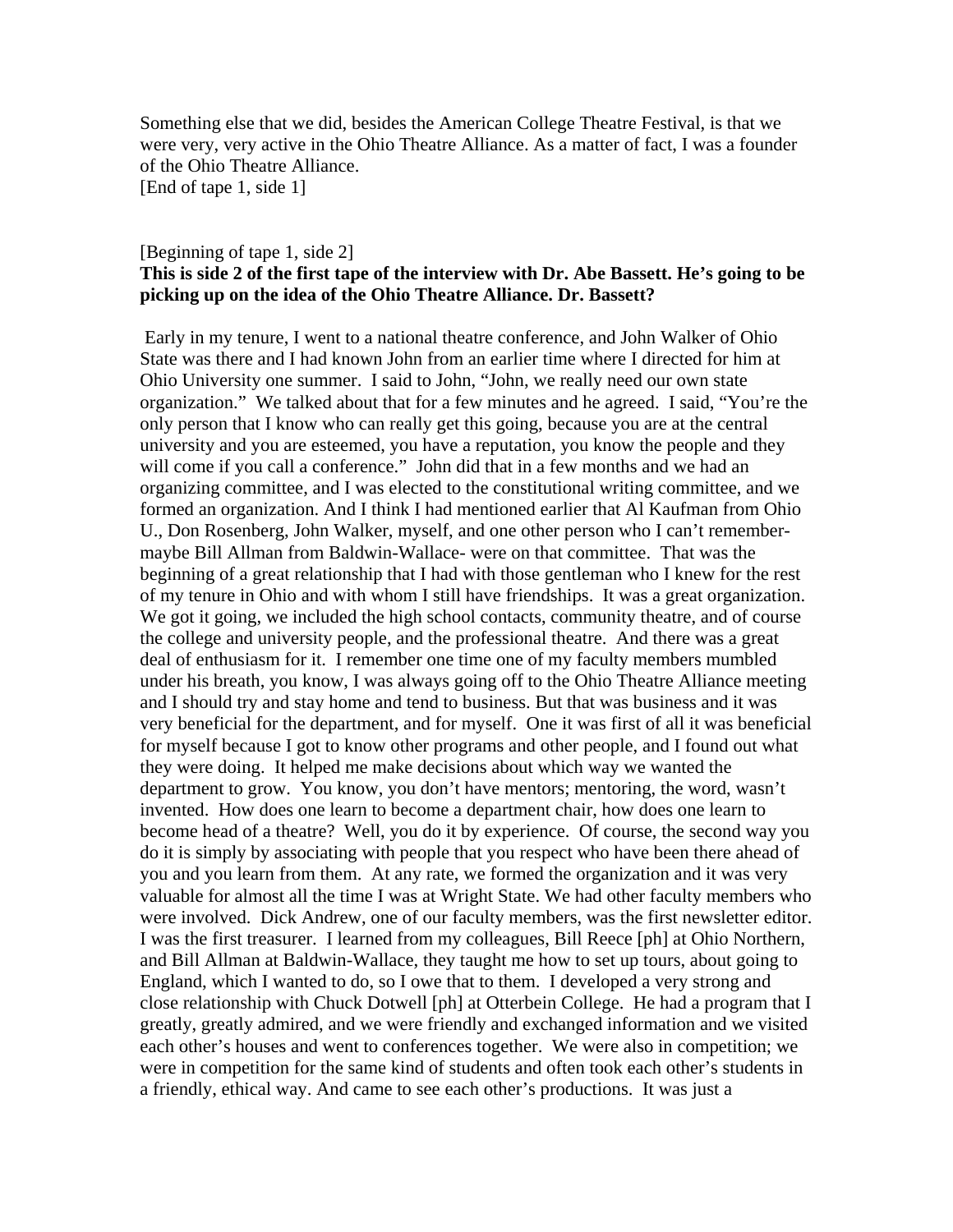wonderful, wonderful organization, very vibrant. We even established here at the Archives, the University Archives, the Ohio Theatre Alliance archives. They were here for the first 15 years and I assume they are still here, but I'm not sure about that. It was fun, I loved it.

Through Ohio Theatre Alliance, we got associated also with the American College Theatre Festival. I think I mentioned that earlier. We hosted this two years in the early 70's after the Creative Arts Center was open. That was initially in three states, Michigan, Indiana, and Ohio. So, not only through the Ohio Theatre Alliance, but through ACTF, we got to have contacts with people in the whole region. Very beneficial to us in terms of getting to know the programs, and it was a lot of fun. I recommend you join the Ohio Theatre Alliance.

### **Now, you mention the newsletter, the very first newsletter. Was that an Alliance newsletter or department newsletter?**

No, that was an Alliance newsletter, something we worked very hard on. We also put out a directory of what each college and university was doing, what plays they were doing, a description of their program. That was circulated statewide to high school teachers. We put out a directory of the Ohio Alliance, because we had great liaison with the high schools. One of the things we did in the department was that I established- and I have to say I because really the fact that I had to drag the faculty screaming into it- a high school workshop, an annual workshop. You know, once they did it, they did it willingly and they did it well. We would bring in up to 200 high school kids and their teachers each year for a workshop. This was, yes, it was recruiting, but it was also continuing education for the teachers. We never did any pressure on the recruiting whatsoever. Of course, it helped us be established in the eyes of the high school teachers as a viable theatre department and, eventually, they sent us their students. One of the things we would do, we had so much demand that we said, okay, each high school is limited to five students per each teacher that comes, and the teacher must participate, so they would participate in the workshops right along with the students. They loved it because it was a learning experience.

One of the things we were involved in the Ohio Theatre Alliance was secondary education. We spent a lot of time on the question of secondary education. We wanted to get a certificate in theatre. We worked on that year after year after year and developed materials, and we lobbied the State Department of Education, but it was our feeling that theatre should be stronger in the high schools. I think we were fairly successful in making changes in the State Department of Education.

### **During this time, did you get much or good support from the Administration here at Wright State?**

For our work with the Ohio Theatre Alliance?

### **Extending out into the Alliance and into the community?**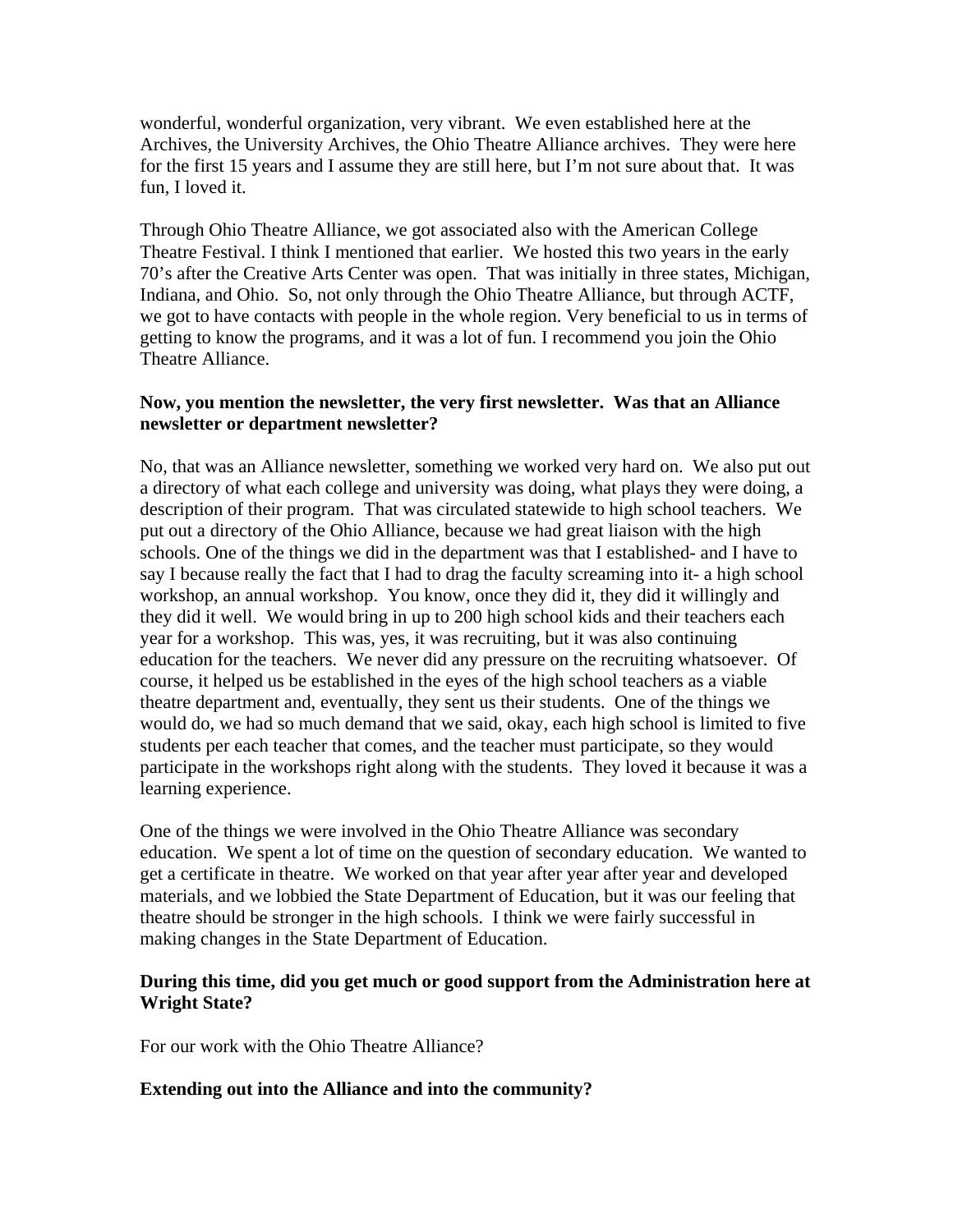Lew, I don't think they had any idea that we were doing anything at all. I would tell Gene Cantelupe, but the university never cared at all about our relationship with high schools.

### **Who was President at that time?**

It was mostly Kegerreis, mostly Kegerreis. Yeah.

### **I wonder if this was the beginning of the Muse Machine?**

The Muse Machine? That was Susie Bassani.

### **I know. It sounds almost like that was the introduction to how the Muse Machine came about.**

One of the things the Muse Machine was doing…remember, we talked about it early on here and just really considered it. This was in the early 70's, when we hardly even had facilities. Why don't we start doing some high school workshop productions in the summertime. You know, bring kids together from throughout the area and produce a show. It was just the logistics of it that were so difficult because we were so understaffed and we had so much other work to do, that we never quite came to do that. Of course, that's the kernel of the Muse Machine; it was a great idea. They did really well.

### **Well, now once this was successful, these workshops, did the administration pick up on it?**

No. Never. Not one ounce.

### **That's too bad.**

Yes, it is. [Short break in recording]

We were talking about outreach, Lew, and one important outreach program that we had in the department was children's theatre. This was something we started in 1971 in our first year, to have a children's theatre program. We would present that on Saturday mornings a couple of times. It was great experience for the students and we brought kids, little ones, into the theatre. Because there is a real need for children's theatre. There was nothing that was much going on in the Dayton area. Then we got the idea of touring this production because if we did it down in our little Celebration Theatre, why couldn't we just pick it up and take it out to schools. We started doing that and did that on a regular basis. I remember Anna, Ohio and Bradford, Ohio. They would always return the forms, like in return mail. We always knew we were going to Anna and Bradford, they were far north, you know, it was out there. But I thought that was terrific. The people would come back and say, 'Boy, when you went into Anna, it was almost like they met you at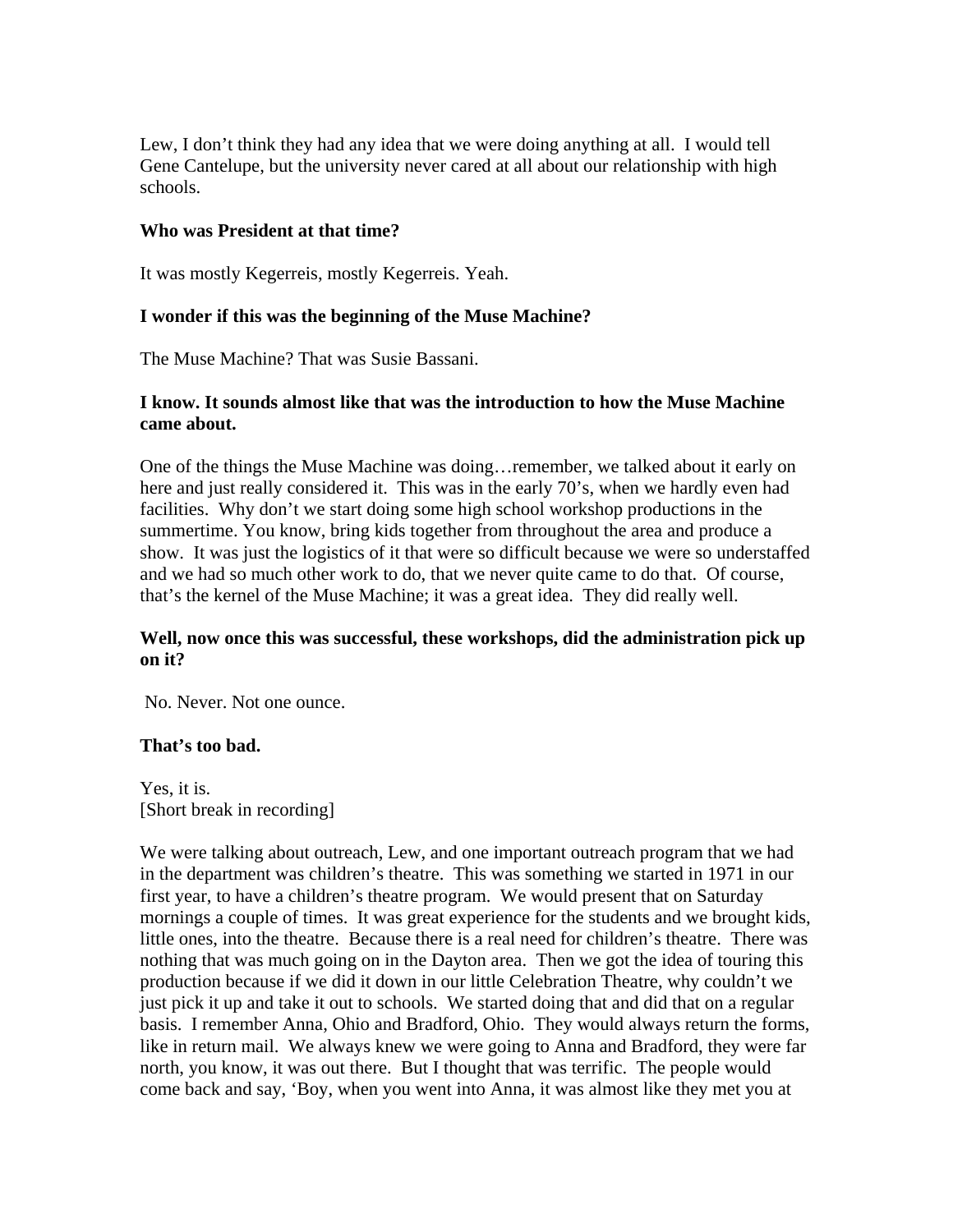the city limits, with welcoming, with donuts and coffee. They were so happy to see the kids come in because they didn't get a chance to see live theatre.

I always wanted a full-time children's theatre person on my staff, but we were always understaffed and the faculty, they weren't hostile but they certainly had no enthusiasm for giving up a slot they thought they absolutely needed for children's theatre. Only one year, I think in our first year, we had a young winsome, charming lady by the name of Ellen Timothy, who we hired as half-time theatre costumer and half-time children's theatre person. It was her responsibility to do the plays. Eventually, though, I think the children's theatre program died, probably when I left. I think we kept it going all the way up, I forget exactly, I'll have to do some research on that and find out but we kept it going for a good ten years and I thought that was a very beneficial thing. It gave good experience to some of the younger students who hadn't yet made it into a major production, so it was good.

### **You have already talked about the Motion Picture Department. Tell me about dance.**

Dance came to the Theatre Arts Department after the Creative Arts Center was built, probably in the mid-70's, from the Department of Music. Bill Fenton, who had connections with CCM in Cincinnati, where they had a dance program, wanted to establish it here. He established the dance program, I think, in the 60's, right on early when the university was founded, but never had the facilities or the staff to do anything with it. So, he said, "Well, you take it", and Cantelupe said, "You want it?", and I said, "Yes, we sure do want it", because I saw dance as an integral part of theatre training. Besides the fact that dance is such a wonderful, wonderful art. Well, we struggled, struggled, struggled getting a faculty mix. I had people who- I hired a young man, Eric Nielson [ph], 6ft. 4 in., a real dancer, and he did well. He was a good teacher and the kids loved him, and we filled up his class. That's where the theatre could help because we said to the acting students, you have to take dance. So they had the beginning curriculum to go.

### **Now, Eric came out of the University of Utah program, the dance program.**

Yeah, I think he did. Eric quit on me on September 1. He came in on September 1, got his last check and left. I never did understand. I later ran into him at a conference and he walked away from me, but he never explained that and I don't know what ever was the matter with Eric. That caused us to go through a cycle where we picked up temporary people for one or two or three years, and the program was going nowhere and nothing was happening. And then- I consider this one of the best things I ever did at Wright Statewe had people on temporary one-year appointments and I said, we are not renewing, and I could do that. I don't know if I could do it today but I could do it back then. I went out and searched national for three new people to come in. At that time, I was on the board of the Dayton Ballet. I had gone on with Sebastian. He gave me the lead for one dancer who he had hired, who was a great choreographer, Mary Jenone [ph], 5 ft. tall and a bundle of fire and just as much fun, and a great choreographer and a good teacher, but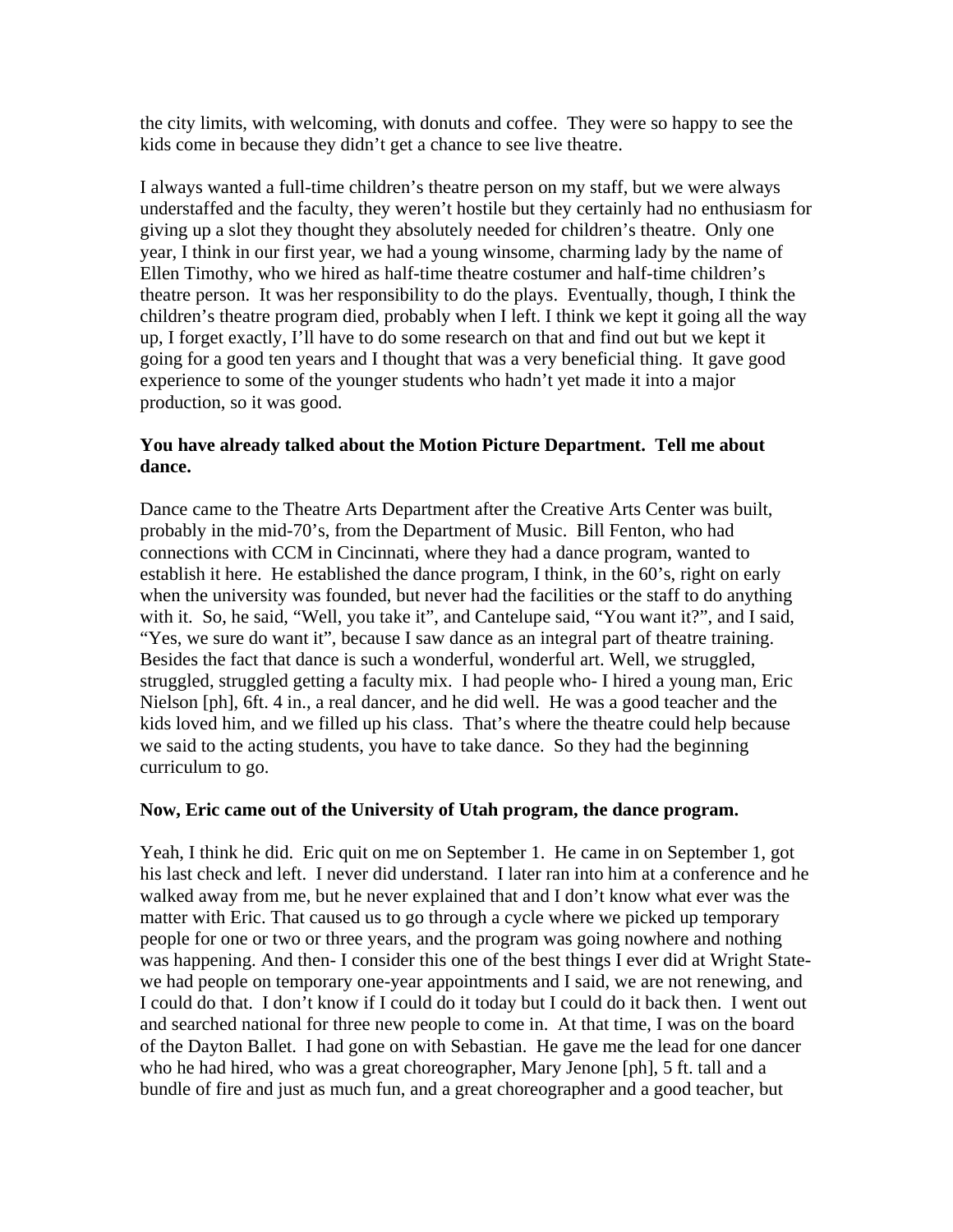fiery as the devil, and then I hired a young lady in the more traditional way of asking for resumes, Sandy Tanner- I forget where she came from but she was a great teacher- and then the capstone is I hired Suzanne Walker. I had Suzanne teach for me one summer and I called her back, cajoled her back, and she was at the time in her life where she was ready to come back and work. I brought the three ladies to my house the week before school started. They had all moved in to town.

### **When was this?**

This was in late '77. They got to my house and we started talking about a curriculum. We were going to redo the curriculum in toto, and we sat there for three days, working out the curriculum. I was the moderator because they were dancers. I remember Suzanne always said, "Oh, we were so hungry and we wanted to go and you wouldn't feed us." Of course, if you know dancers, they are always hungry and always starving to death. That program, the excellence of that program, and it really has developed into an excellent program, started with those three ladies. Mary was only with us for a year and we had to replace her, and Sandy left after three years, but Suzanne was there and she was a phenomenal, incredible teacher, incredible choreographer, a Type A personality, who did her job 80 hours a week.

**Let me ask you a question about hiring procedure. You mentioned that you had established that you could have your faculty for one year on a temporary basis. Did you have to bring these people in through an extensive search process or could you just hire them at that time.** 

I think that things were loose.

# **That's what I think is important to mention.**

Things were loose, and there was just more latitude. We probably couldn't get away with it now and that would be to the detriment of the department.

### **So, that's, I think, an important issue to bring up on the historical perspective.**

Well, the whole university that first 10 years- I mentioned this earlier and it bears repeating again- Bob Kegerreis was a laissez-faire president. He did not really concern himself with the day-to-day operation of the university, and it left latitude. I don't know who else benefited from it but I think our department, under Paige Mulhollan or subsequent, it would have never happened.

In fact, Lew, let me go on to another point. In 1982- I'm guessing- you remember every department in the university had to do the strategic plan; this assessment, this horrible, horrendous thing. Our turn came and we dreaded it and dreaded it and dreaded it but, you know, we worked at it and we worked at it very hard. Don Thomas, graduate school dean, was in charge of this and they had to furnish us with all the statistics they had. Well, that was a bonanza for us and it got us a lot of positive things. I involved the whole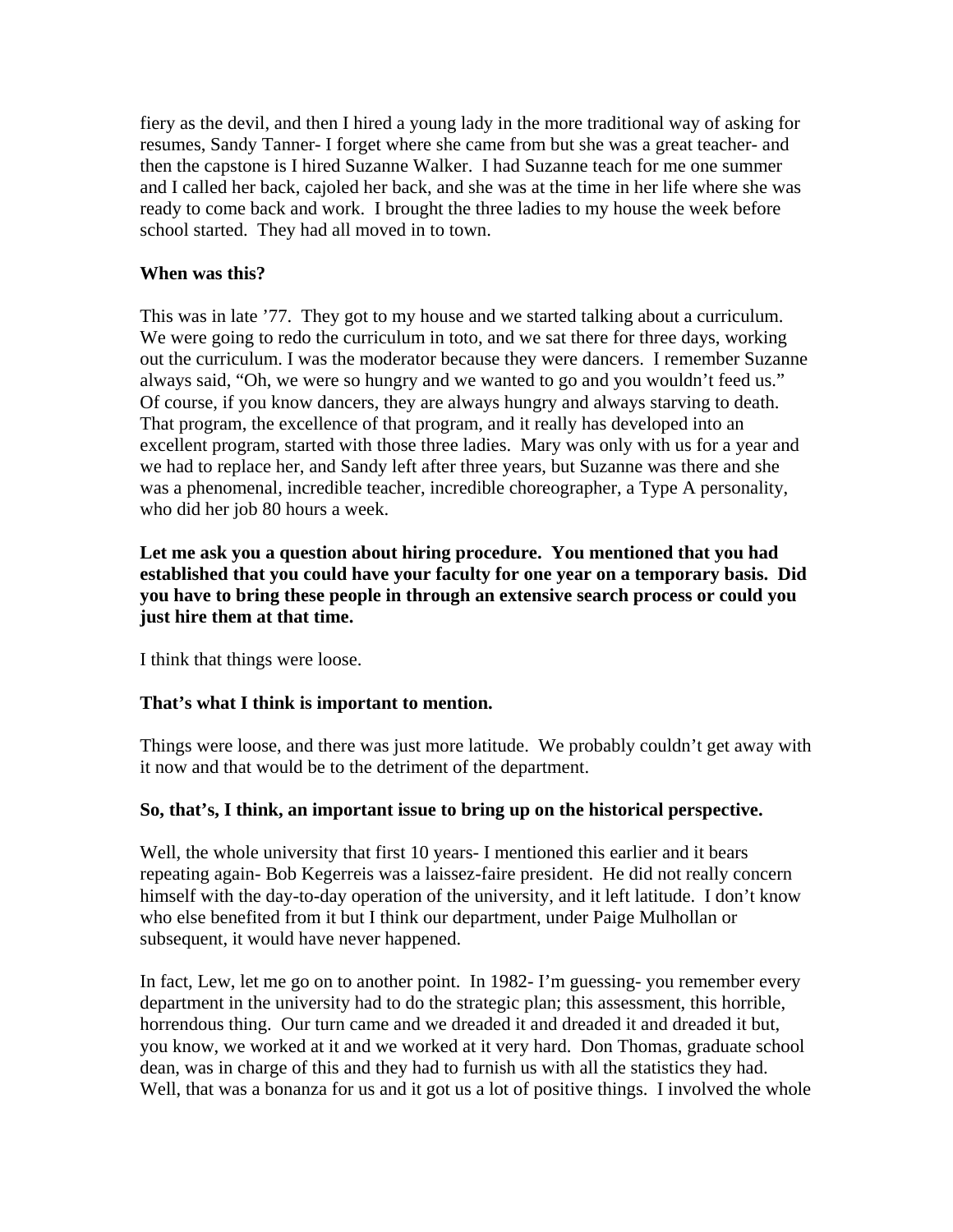faculty in this and we did a thorough job of that report. It was longer than they expected, and it was a blockbuster in terms of the information that it had. For example- I just made a note about this- we had achieved, in 1983, academic excellence for our program in theatre arts, with nine point faculty understaffed, according to the state statistics;  $9\frac{1}{2}$ faculty understaffed. Incredible, that's absolutely incredible. We had, in the university, average salaries were the second lowest of any department in the university. So, not only did we have far fewer faculty but we were being paid next to nothing. All of our play production expenses were earned. There was no direct subsidy from the university. So, you know, and then we had space all over campus. One thing that we did with that assessment that we did is that we used it to really start banging on the university for a Creative Arts Center II. I told you earlier that I never had a chance to be around the trustees. We did that a couple times, three times per year, because we were always being shown off. We talked to them about Creative Arts Center II, and a couple times I made direct pitches to the trustees about the fact that we were 15 years overdue on adding to this building. I kept mentioning about these things.

Anyway, I remember one of our faculty members… the final decision came out, there was a faculty space allocation committee. Joe Schmidt, Physics, was on it. One of our faculty members, Joe Tilford [ph], who was our scene designer, was on that committee, and represented the department. Joe can really be nasty at times, and he went in there with those statistics and started yelling at people, practically, I mean waving papers at them and talking about how help was…he was just really a good person to do this, and crying about it. He came out of that with a recommendation from the committee that Creative Arts Center II go forward, and that was accepted. So that horrible, horrendous assessment, which was I think 86 single page, single spaced, 86 pages long, really had a payoff for us, and it was fun.

### **Anything else you want to say about the dance program, because I want to take you to the tech program.**

Yes. Dance started getting quality kids. We started recruiting. By the way, our recruiting, at one point we had students from 17 different states. We got mostly east of the Mississippi, but we were getting kids sometimes out of Utah, New Mexico, and Dance started doing the same thing. I was going to Georgia to recruit, to Atlanta, to performing arts high schools, and suddenly some of these young ladies who looked like dancers were coming in to work with us. And we had a great cadre of young men who wanted to be dancers as well. So that was the quality of the program; it was so good and the teaching was so good, and finally, in Creative Arts Center II, we got those wonderful dance studios.

#### **When did John Rodriquez join the faculty?**

John joined, I'm guessing, about 1980, maybe when Sandy Tanner left. We considered that a coup. Suzanne knew John and worked with John. John was a good teacher, and we got him to come in, and by the way, I don't even think he has a bachelor's degree; I don't think he has an undergraduate degree. That's something else that we pioneered at the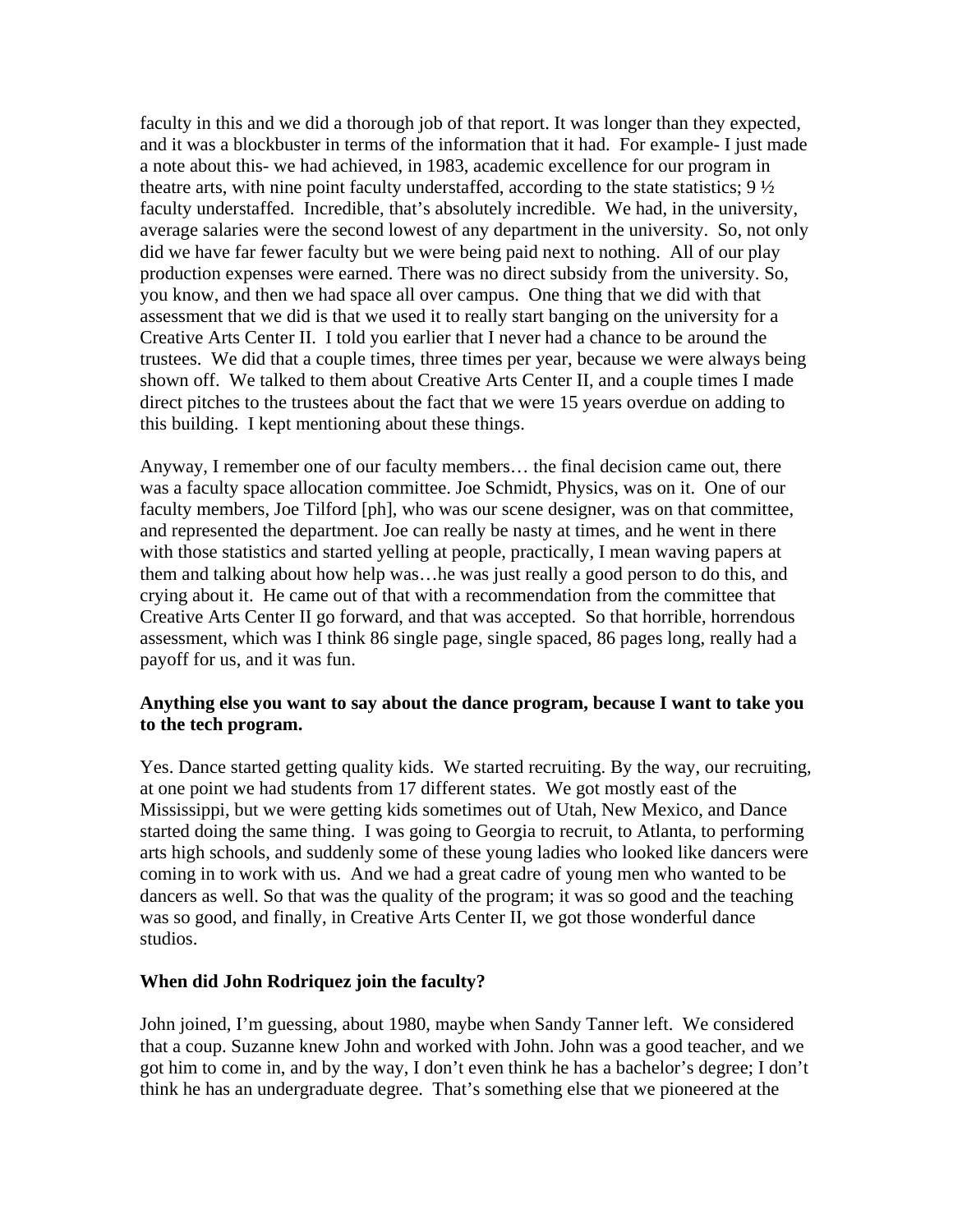university. Because Suzanne did not have a bachelor's degree, John did not have a bachelor's degree, Bruce Cromer [ph] only has a bachelor's degree. So, we were among the first to do that. I told you earlier about the split between Julia Reichert and Jim Klein. And I want to say this about students from out of state. Early on, we put pressure on the university, again by just mentioning and mentioning it, you've got to give us some space. Because I can't have 17-year-old kids from out of state come here and live in Fairborn or live in East Dayton. Hardly any parent was going to allow that. At one point, we had so many students in the one dormitory that we had, that it was almost laughable. Maybe a third of the students there were our students, at least for one year until they got to know people and could find off campus living. So, you know, we just kept banging away until finally, Bob Francis I think might have been involved in getting the first off campus housing, when he was still here. We had lots of kids over there. I would imagine there are a lot of kids over there now from theatre arts.

People thought… when I came here, Lew- you know this is true- people considered this to be a commuter school. I never considered this to be a community school. It was not a community school. We were going to get kids and we were going to compete, and we did. We had that effect on the university.

#### **Now take me to the Technical Department.**

The Technical Department was a problem and it probably still is a problem. It is a bottomless pit. There is never enough resources, never enough people to do the things that they want to do, and the things they are probably capable of doing. Let me tell you an anecdote that Chuck Dotwell at Otterbein told me, but it illustrates what I just said. When he started his program at Otterbein he and Fred Thayer, Fred was a design person and the tech director and costuming, they did six shows a year plus summer theatre. They were young, vibrant, and excited and interested. Then, Chuck, in order to keep up with me, I think, kept getting more resources and then suddenly they had a technical director, a scene designer, a lighting designer. They had a tech staff of about four or five people. Then one day the five people came to Chuck and they said, "You know, we are doing six shows a year, we're working too hard. We have to cut back or you have to get us more help." That's the bottomless pit. We just always spent so much money. I always felt, in our production program, that we had created a monster, that the tech aspects of our productions were sometimes better than our acting and directing, and yet people would walk out and say, "Boy, that was a great technical production, I loved the scenery." Well, that's not a wonderful thing to say! [Laughs] You know, it was hard to cut back on that; to come back to that reader's theatre type theatre, just storytelling theatre.

### **The reason I asked about tech is that it has been such and impressive aspect of your program. You mentioned Joe Tilford, who was in tech.**

Yes, we have had some good people and there are still some good people. They are good people. But one of the problems with tech is that they go through students very fast; they exploit students, they wear them out, students quit. I had one faculty member, the man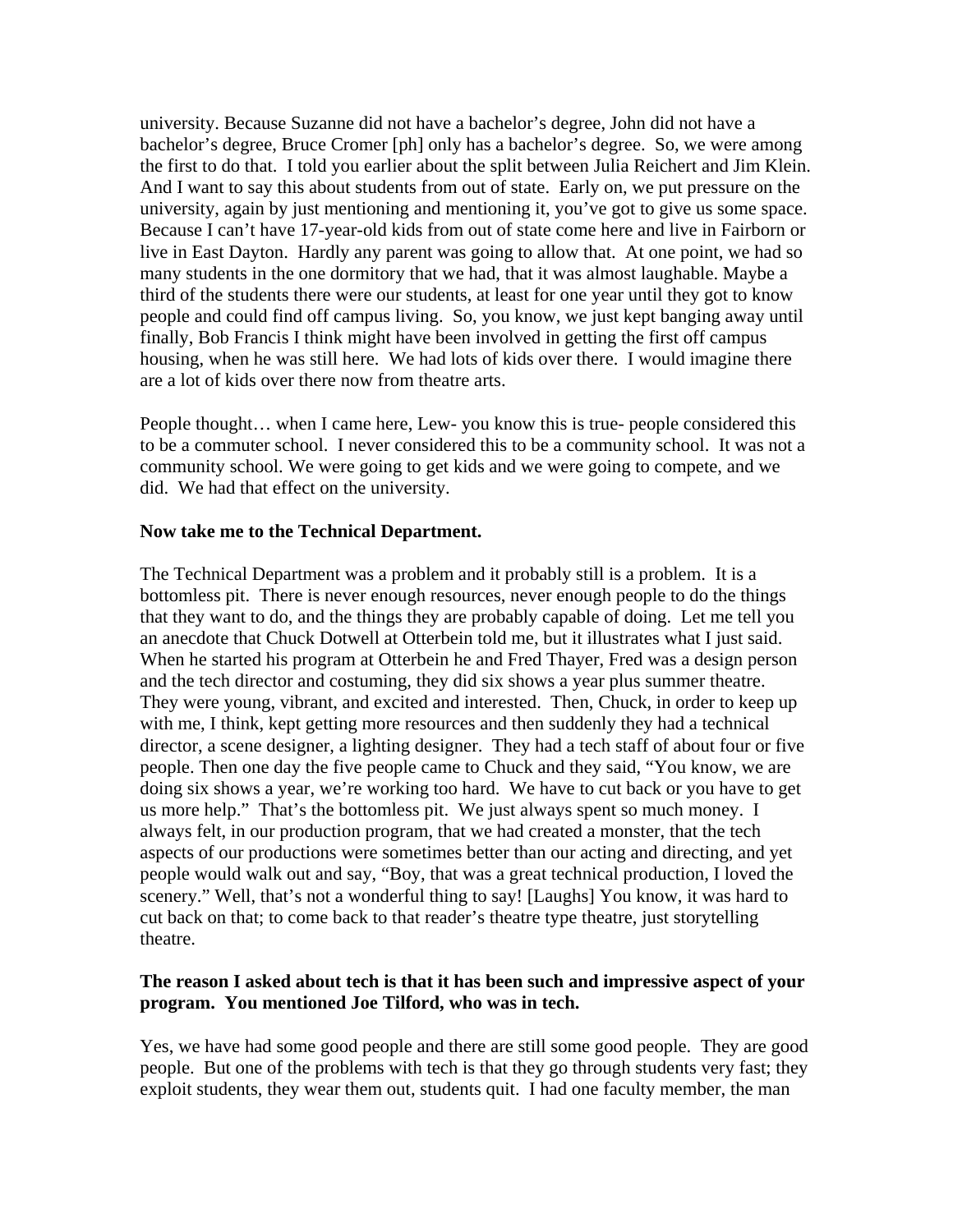died within a year or two years after he left here, a young man. He was from Carnegie-Mellon, you know, which has a great reputation as a theatre program, and he said, "Your students are trash." He said that at the end of the year as he was leaving. He said, "They're trash." You know, I was just so stunned by that. Our students are our students. They are kids you work with; they're the kids you make better by your going out to find a better quality student. But they're not trash, and if you let them work and allow them to work and don't beat them to death, they're fine. They're just absolutely fine. But I thought that was a terrible attitude. I understand, even today, that for all of the students who come in design tech, only a few graduate each year. But those that graduate are well-trained and they go on and they get jobs. There are a lot of jobs out there for good well-trained technical students and design students, costume, scenery and lighting. Those lead to good work, good pay.

### **Tell me about** *Equus***.**

With George Grizzard, I directed Peter Shaffer's play. I was very nervous about selecting the play because, one, I had never dealt with an equity actor of George Grizzard's stature and, two, about the nudity in the play because I had never directed a play with nudity.

### **What was the year?**

'82. I will double-check all these dates. George came and we got him set up in an apartment. He was very gracious, and we went to work and he was a consummate professional. He worked very hard and he did that through the entire rehearsal period. I remember one rehearsal once, the father, the student was playing the father and was sort of sliding through, and George stopped and he looked him right in the eye, and he says, "That's boring". That's exactly what needed to be said. That was boring. His mind wasn't in it and he wasn't paying attention to it. But George really inspired those students and the production was a beautiful production. It was a production in which all of my students were just deeply committed to their characters and were believable as their characters. Now, the young boy and the girl, Marilyn and Ken, were as good as you are going to find. They were really good. Probably the students who had to play the parents, it was more of a strain for them, but they were also good and also believable. And George was great. I asked George one time, "George, can we sit down and talk about acting." He said, "Oh no, I know nothing about acting theory, I'm not going to talk about acting." But I observed him and I learned a lot just watching him, and it influenced what I thought about acting and acting training, having watched him work.

### **The reason I asked about** *Equus***, is because at that time this was a big step for the university.**

You mean about nudity?

### **The concept.**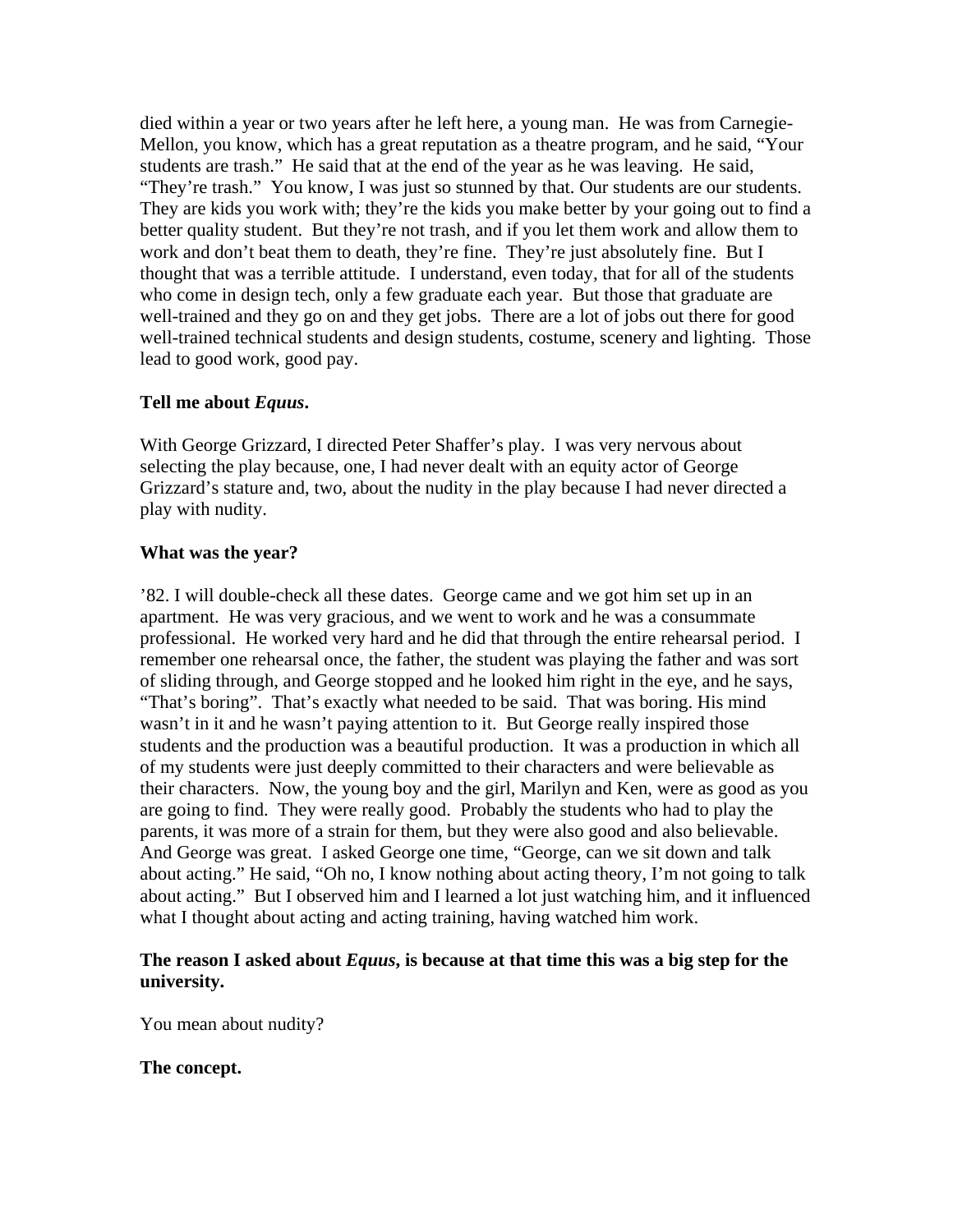It wasn't our first nudity. Our first nudity was *The Prime of Miss Jean Brody*.

# **But it got the most publicity.**

Yes, six weeks after Grizzard went home, there was a letter that appeared in the Dayton Daily News by Colonel Retired U. S. Marine Corps Wade Jackson, and he said that he demanded the firing of Dr. Abe Bassett for permitting teenage nudity on the stage. Of course, Ken and Marilyn were not teenagers, they were 21, so they were okay about that. This is where I discovered the existence of the conservative right wing network. Within six weeks, the university was receiving letters from Kansas, from Mississippi, Arkansas, New York, all around the country, all around Ohio, saying what an immoral place Wright State was, no right did they have to put nude students and display them before the public [Laughs]. I wrote an article on this. I interviewed "Mick" [Michael] Ferrari, who was provost at the time, and I interviewed Bob Kegerreis. I always said that we struck a blow for academic freedom, because when Kegerreis defended me, and I think he had no choice but to defend the theatre department and Dr. Abe Bassett, the letter writers started saying, "We want Dr. Kegerreis and Dr. Bassett fired." Of course, it went up to Colter, [ph] who was the head of the board of higher education, and he defended the university's actions. Finally, letters were going to Celeste, who was governor at the time, saying you've got to fire Colter and Kegerreis and Bassett. By the time it got up to Colter they had forgotten about me. Everybody said, no, this was produced at other universities, it was certainly within the realm of what universities do, we have nude students in art classes and we have nude students in medical classes, so this is not something that we should not be doing.

# **Was George Grizzard the first professional actor used in the production?**

He was not. We had a program where we brought in equity actors to act and teach on a quarter-by-quarter basis. That slot, you can't find really good actors who are really good teachers. Of course, we did pay people to come in and act for smaller bits. But the George Grizzard thing was so successful that had I stayed at the university what I wanted to do would be to move in the direction of doing more of that, finding good actors to come in and work with students, because they elevate the production in terms of their work ethic. The difference, I said, between a professional actor and a student actor, or an amateur actor, is a professional comes to work the first day scared to death and the amateur actor is scared to death the day before you open. They come in early and they work hard, and they are all business.

### **Did you institute the adjudication process using professional actors, or was that beyond your time? For students' admission to the program.**

No. We hired professional actors but we hired agents. We got people from Hollywood who were casting directors, New York casting directors, various people to come in and give feedback, and feedback as one of five or six people giving feedback. It was sort of a prestige thing more than anything else. That's when we finally moved towards auditioning for the BFA program and then for the other programs.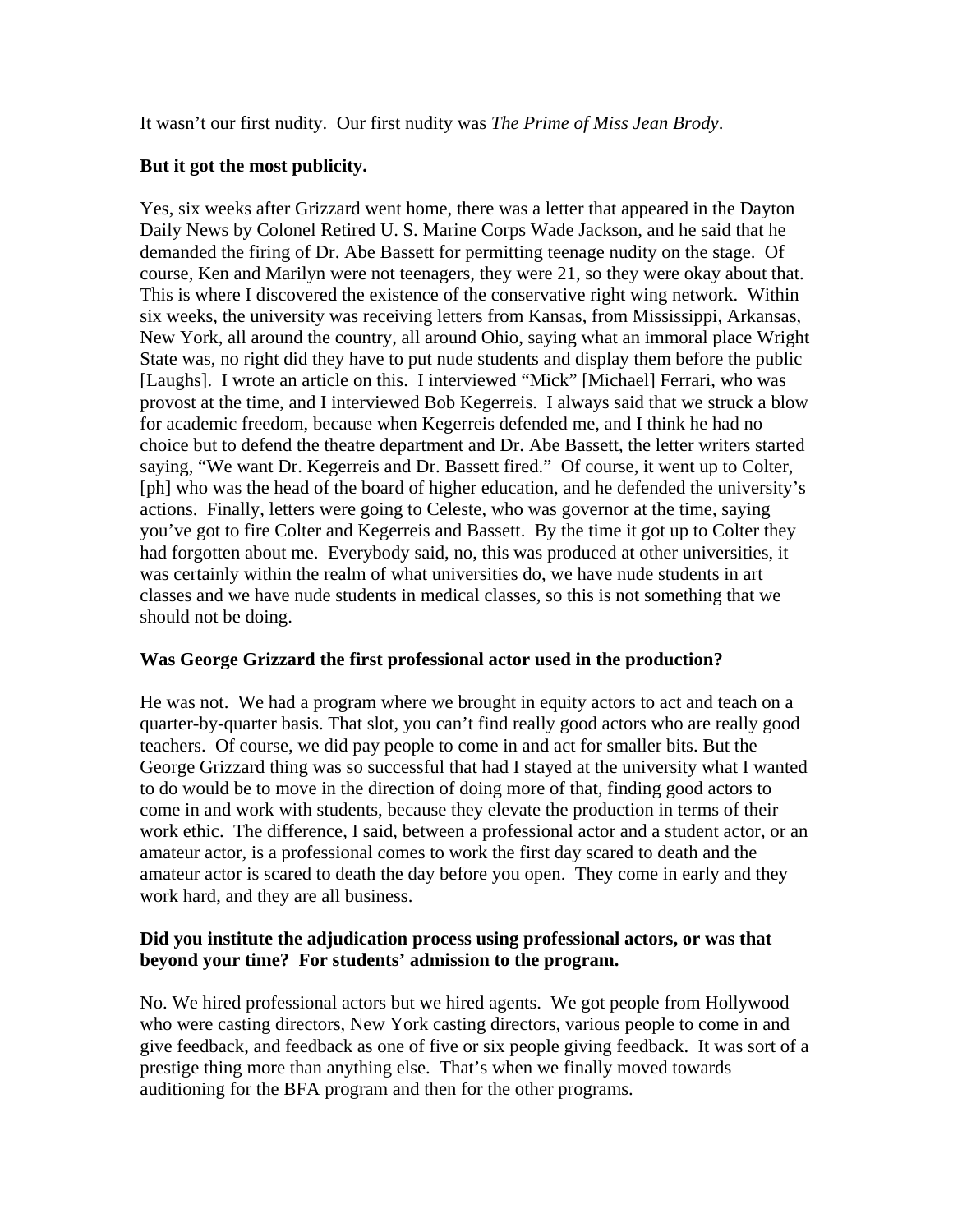# **Did you get any static about that, when you did auditioning, to just have students enter into a program?**

No, no we did not, not from the university. Some of the faculty may have had questions about it and I had perhaps some questions because, at the point that you start to audition you may reduce your number of students, but I also knew, and this turned out to be true, that when people find out it's harder to get in, more people want to get in, so it really benefited us.

[Break in recording]

# **[Summer theatre]**

We started the Wright State University Summer Theatre, I believe in 1973 or '74. Virtually the first year that the Creative Arts Center Festival Playhouse was open for operation. The first year, we made a case to the university- John Murray, I believe was the Provost or Associate Provost that we worked through- that we would charge our students tuition and the money that the university would earn would account for the subsidy. So we started the summer theatre on a shoe budget, really on a shoe budget. In retrospect, that was the wrong thing and the wrong way to go, because it said to the university that we could do plays cheaply. Well, anyway, nonetheless, we started and we hired mostly our own students. The next summer, our own students again, the students from the outside, until finally, maybe in year three or year four, we said, we've got to get off of this model because we are not paying ourselves anything; minimal wages for being involved. We're working hard, when we really were working hard, and we don't have enough production money. I think in maybe about the third year is the time I guess it was Spiegel who said, "Okay, you can have the box office."

Well, the summer theatre got better and better, and we spent a lot of time at it. It was really sort of depressing in a lot of respects because I remember in May when we were gearing up for the summer theatre and worrying about going out for auditions and finding people to be in the summer theatre program, I would look out the window at 2 o'clock in the afternoon and the art faculty and the music faculty were going home; I knew that we would be in the theatre for another six hours or seven hours. You know, that was an accumulative thing. We had a lot of trouble selling the program. It seemed like every year the thing we had to cut back on was advertising money. That was the thing that was expendable and that should not have been the thing that was expendable, especially once that we got our box office money, because you have to spend money to make money. You have to do merchandising. Well, we tried all kinds of merchandising ways and we were just not getting the audience that we thought we deserved. We had some great productions. At the same time, Kenley Players was going downtown and that was the big thing to do in the summertime. B.W. was the writer for the Journal Herald and it was all we could do to get him out and maybe mention us, so we were getting no press coverage, we didn't have advertising money, and our audiences were not terrific.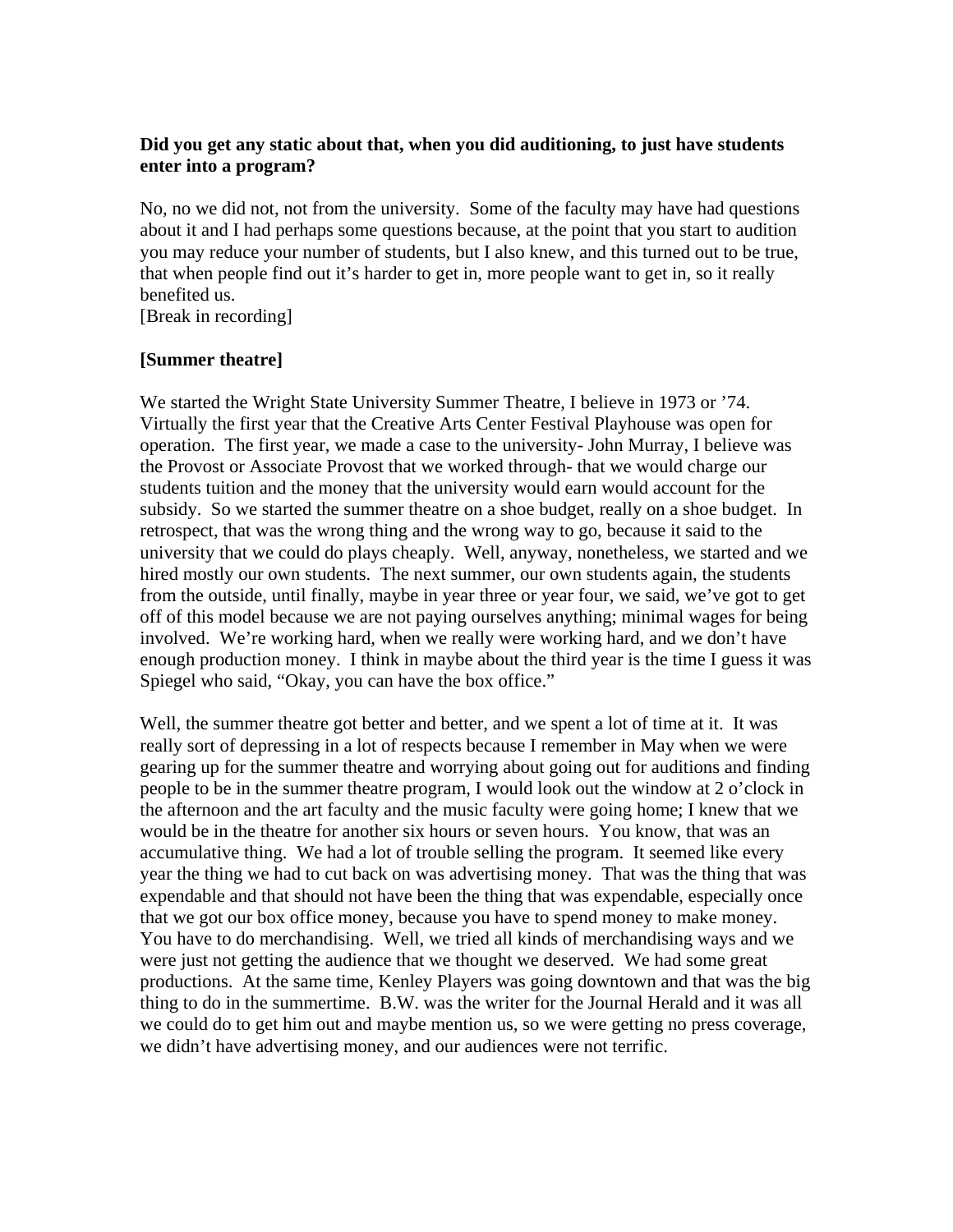One year, we started off with T*he Mouse Trap* and the place filled up, and we thought, great, we're finally on our way, but that was an Agatha Christie crowd and they disappeared on week two, three, four and five. Finally, after six years, I said to Gene Cantelupe, I said, "Gene, we're coming to the end of our rope." Beginning in the  $7<sup>th</sup>$ season I said, "Gene, this is probably going to be our last year because we are not getting funded from the university in a way that is adequate, and we're killing ourselves. My faculty is exhausted and they need the time off." So we made another pitch for support from Kegerreis, and none was forthcoming. So I said, "Well, Gene, I'm going to close." He says, "Well, I'll send a note saying that the summer theatre will be closed." He did and we didn't hear anything.

In about six weeks, Keg called us into the office and says, "Why is the summer theatre closing?" It seems that his friends downtown had said, "Bob, how come you're closing the summer theatre?" So enough people had come out regularly and said, hey, that's a pretty good product you have out there. But at the point, it was too late. He didn't say, "Well, I can meet your needs." He might have said, "Well, how much do you need?" But, you know, that was the end of that, so that was the end of the summer theatre. It was good for us. We needed the rest and relaxation.

## **Can you describe in one word what it was like at Wright State when you first came here?**

Exciting.

# **Okay, what about now?**

Fossilized.

# **Take that further.**

John Gardner started Common Cause, and said this organization should go out of existence in 25 years. Why, somebody said? Because organizations get stiff and rigid, and they need fresh starts. In a university, all contracts should cease at year 25 and start fresh in year one.

### **That's interesting. Are there any questions that I haven't asked you that you would like to speak to?**

Well, I remember driving up Grange Hall from my house to come to work in the summer time and spring time, and feeling so good and so excited about going to work. Later, when I heard my colleagues in speech communications talk about self-actualization, I thought that's what that means, that's what this is. I just really felt good; it was fun to come to work. It was just a nice, nice atmosphere. We had good students, good colleagues, we were off in a corner of the university so we didn't get caught up in the petty politics. What more could a person ask? Well, we could have had more support and we could have been better appreciated. We were always appreciated but they never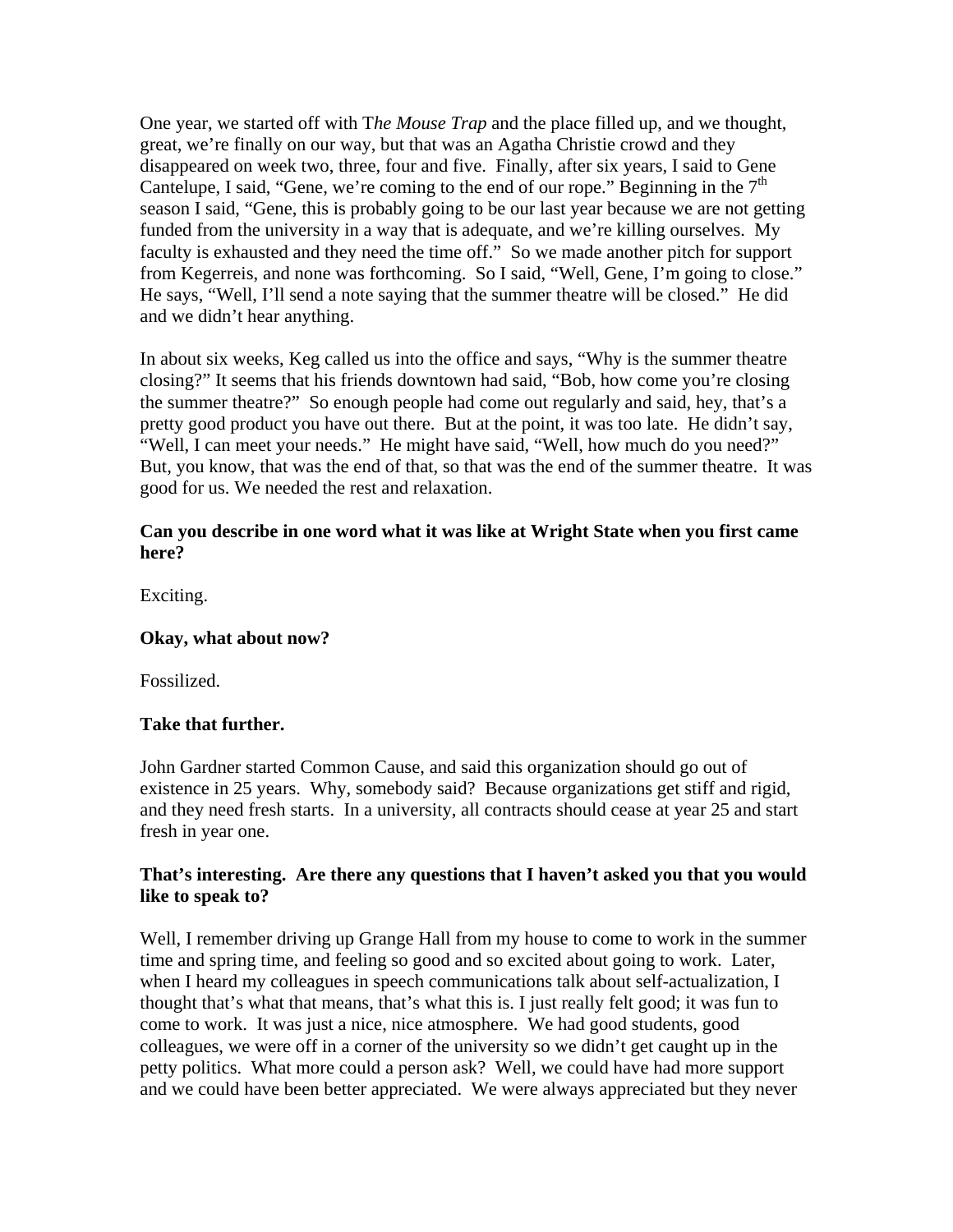colored it green; it took a long time to color it green. But Keg was always dragging us off here and mentioning the theatre arts program, along with the art therapy program, as a model of excellence in the university. We got a lot of accolades there. I wanted to stand up every time and say, "Hey, color it green!"

## **What would you describe as probably your finest moment in your theatre career here? Your finest moment.**

I think, the first Academic Excellence Award, which came to the department, to the faculty and to our students. That was quite an accomplishment for a new university, for a young department, one that was  $9\frac{1}{2}$  faculty understaffed, to accomplish that. So I am very proud of that. There were a lot of wonderful moments, a lot of wonderful plays and a lot of wonderful students.

Do we have time for me to mention two other plays?

### **That's what I would like to hear.**

*Taming of the Shrew*, on the quad in the summer of 1971 while the Creative Arts Center was under production. I had the most phenomenal group of young actors. Nancy McDonald was a freshman, 18 years old, and she was my Katherine, and Bob Bailey, who was a freshman or a sophomore, was my Petruchio. I had so many people in there. They were so wonderful and we did that on the quad, we were going to do it for two weekends for six performances, and it went really well. Ellen Timothy was there, Jim Boles, Wendell Myer, Joe Herzog. I can remember so many of the kids' names that were in that production. It was very good and we had a nice turnout. On Saturday night, when we closed the first weekend, a great wind came and blew down the set. It was devastating. There was nothing left but this rake stake sitting up on the quad. Wendell, who was our assistant technical director, Fred Myers, was our technical director, he said, "Oh, I'll put it back together." I said, "No, don't worry, Wendell, we'll play this on a bare stage." You know, when I came out a couple of days later, he had put the set back up again so we had the set for the second weekend. That was just a wonderful, wonderful highlight.

Another play that I dearly loved was Hugh Leonard's, *A Life*. For that production we went to New York and we hired four equity actors to play with four of our students. It was two couples, both as mature couples and as young people, and it was a contrast. It was an Irish play and it came off just beautifully. I remember being in the audience the first night and I was shaking. I didn't direct the show, I only produced the show, but I was shaking. I was so nervous and so happy because I knew this would be a great show, and it was a great show.

### **Any other plays that stand out in your memory?**

*Jesus Christ Superstar*, *Sweeney Todd*….